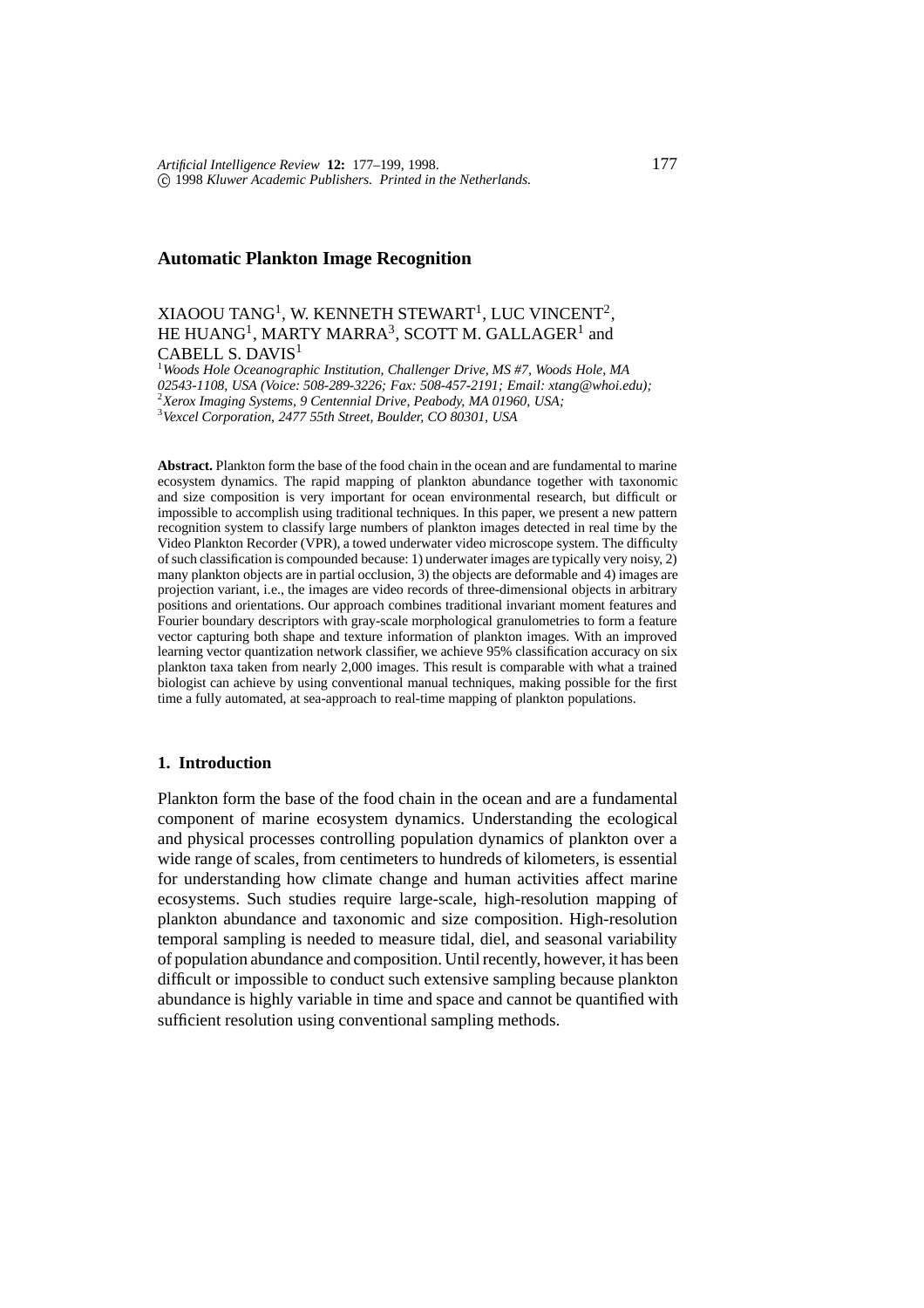Traditionally, plankton surveys are conducted with such equipment as towed nets, pumps, and Niskin bottles. Because of the laborious deployment process and limited sample storage space on ship, the spatial sampling rate is extremely low. The painstaking and error-prone post-processing – manual counting of samples through a microscope and data entry – may take months or years, which effectively prohibits large-scale, high-resolution, three-dimensional surveys over periods of time. However, accurate estimates of production and growth can be made only if the interactions of organisms with one another and with the local environment are estimated from samples drawn at appropriate intervals of space and time (Owen 1989).

To help overcome the limitations of traditional plankton sampling instruments, a new Video Plankton Recorder (VPR) has been developed (Davis et al. 1992; Davis et al. 1992). As the VPR is towed through the water, it continuously captures magnified plankton images, providing a spatial resolution of plankton distribution on scales from microns to over 100 km. The amount of image data collected over even short periods of time can be overwhelming, necessitating an automated approach to plankton recognition. This approach would not only save a great deal of man power, but also make the real-time sorting of plankton possible. Real-time abundance and distribution data on zooplankton and accompanying environmental variables are needed to guide researchers during field studies on population and community processes, just as physical oceanographers have for decades used real-time measurements of temperature and conductivity to adjust their survey strategy according to observed phenomena (Paffenhofer 1991).

Now that high-quality images of individual plankton can be obtained with the VPR, our approach to the full automation of at-sea analysis of plankton size and taxonomic composition focuses on the development of an image analysis and pattern recognition system for real-time processing of the large volume of image data being acquired. Our development approach includes three parts (Davis et al. 1992; Davis et al. 1996): 1) a hardware/software system for preprocessing of the images (including real-time image capture, object detection, and in-focus analysis) and digital storage of detected object images; 2) pattern recognition algorithms for automated identification and classification of planktonic taxa; 3) incorporation of the pattern recognition algorithms into a high-performance image analysis system to achieve a realtime processing capability. Development of a preprocessing and acquisition system as described in Step 1 has been completed and used to detect and save subimages of planktonic taxa in real-time while at sea (Davis et al. 1996).

In this paper, we mainly address Step 2 and demonstrate an automated approach to plankton image classification. Our experimental data sets differ from those used for most previous pattern recognition researches in four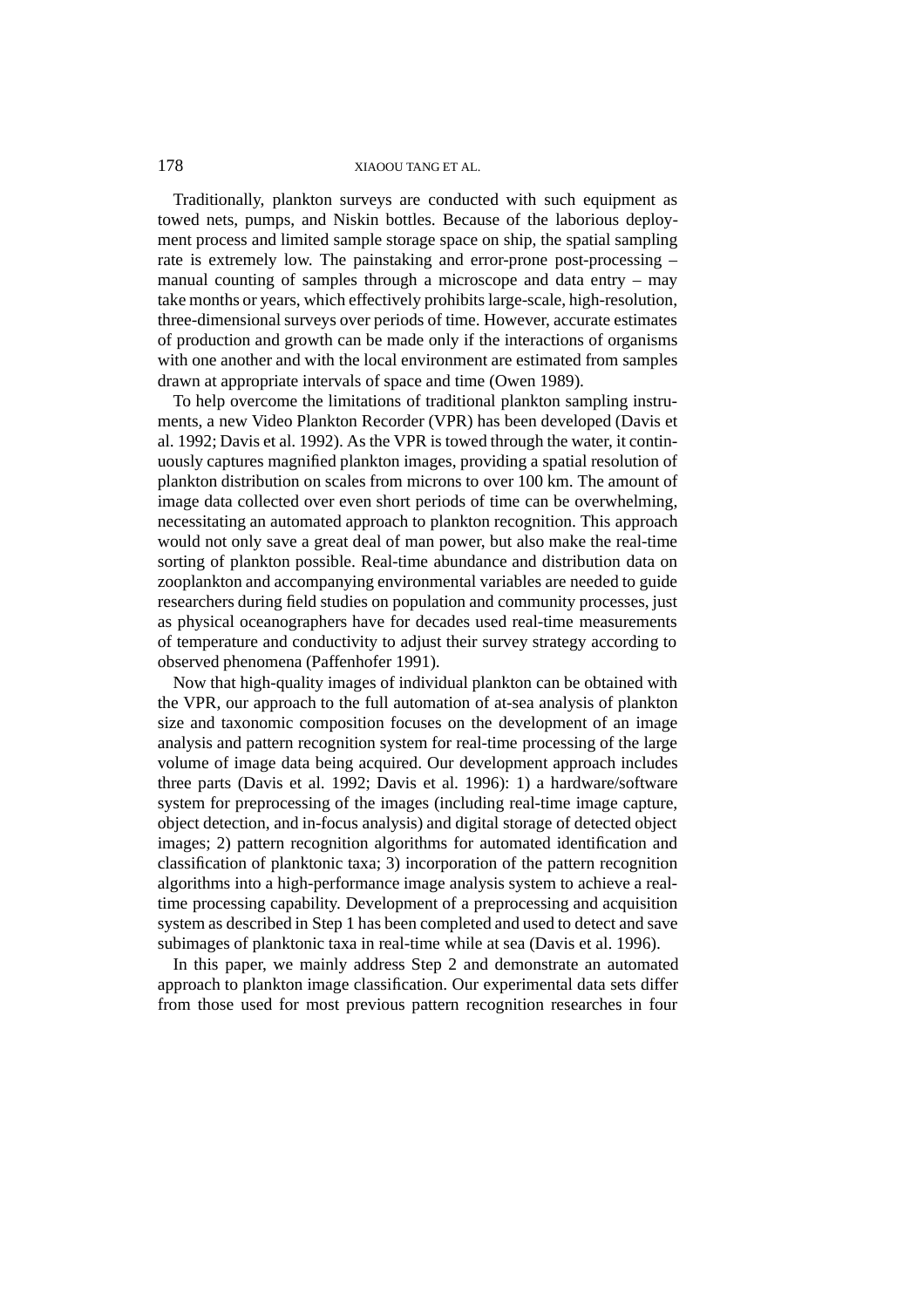aspects: 1) the underwater images are much noisier, 2) many objects are in partial occlusion, 3) the objects are deformable, and 4) images are projection variant, i.e., the images are video records of three-dimensional objects in arbitrary positions and orientations. Figure 1, which shows example subimages extracted from the larger video fields, illustrates the diversity of images within individual taxa.

By combining granulometric features with such traditional two-dimensional shape features as moment invariants and Fourier boundary descriptors, we extract a more complete description of the plankton patterns. Then, using an improved Learning Vector Quantization (LVQ) neural network classifier, we classify the plankton images into several taxonomic categories. The algorithms are tested on six classes taken from nearly 2,000 plankton images. The resulting classification accuracy is comparable with what a trained biologist can achieve using traditional manual techniques.

The paper is organized as follows. In Section 2, the three feature extraction methods – moment invariants, Fourier boundary descriptors, and granulometric features – are described, along with a feature selection algorithm. We then introduce an improved LVQ classifier. Section 3 describes real-time data acquisition and image processing. In Section 4, experimental results from the classification of the six plankton taxa are reported. We summarize our conclusions and point to future work in Section 5.

# **2. Methodology**

# 2.1. *Feature extraction*

Developing algorithms for classification of two-dimensional shapes insensitive to position, size, and orientation is an important problem in pattern recognition. Application of these algorithms range from industrial inspection and scene analysis to optical character recognition. The most widely used shape features are moment invariants and Fourier boundary descriptors. Classification of three-dimensional projection-variant objects is even more difficult.

In this paper, we introduce gray-scale granulometric features as a powerful pattern descriptor, which captures both shape and texture signatures, as a step toward addressing the three-dimensional problem We also combine the three types of feature vectors to form a more complete description of the plankton patterns. We briefly review the three feature types then describe an effective feature selection method.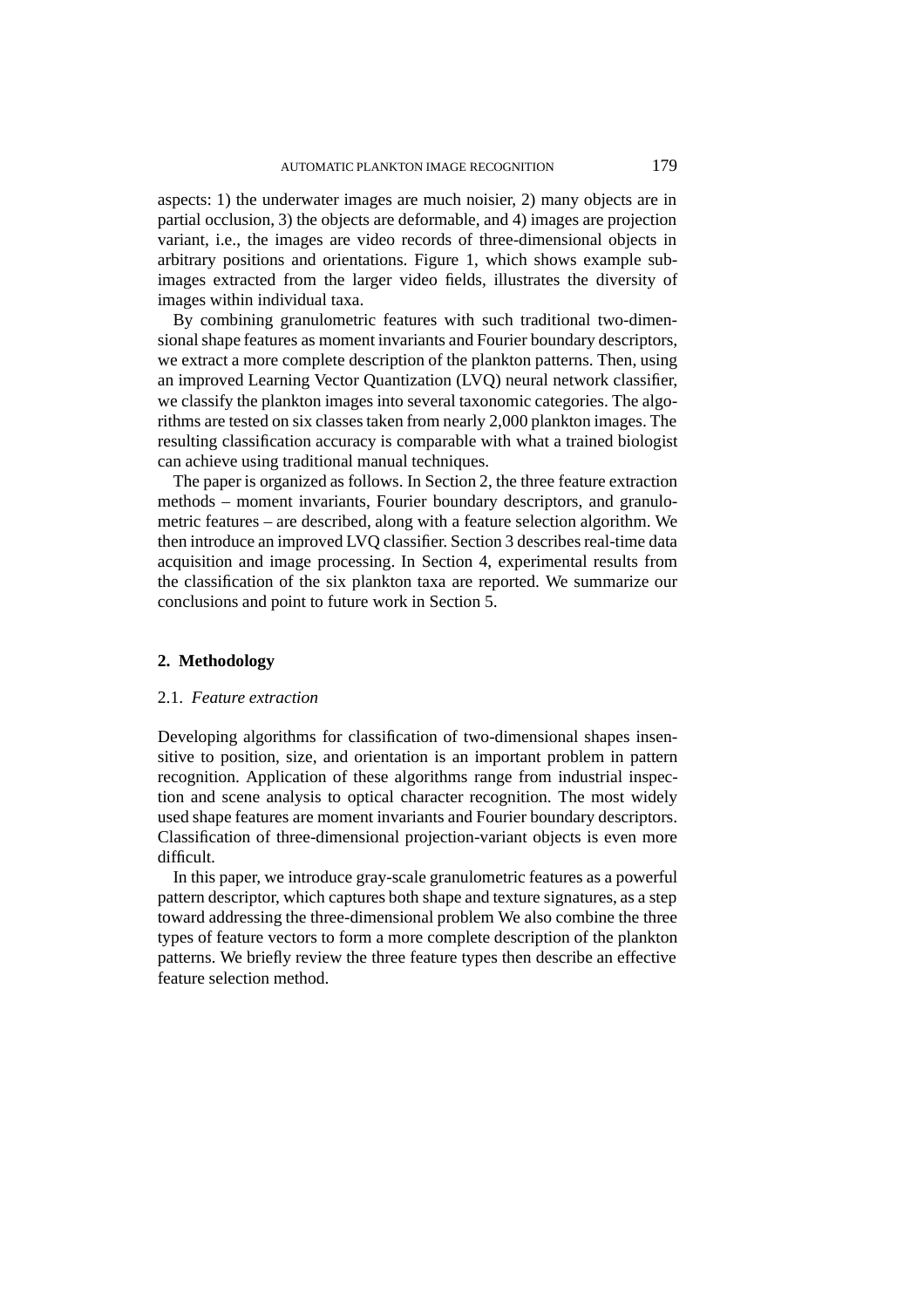

(a) CALANUS



(b) DIAT-CENTR

*Figure 1(a–f)*. Sample images for each of the six types of plankton.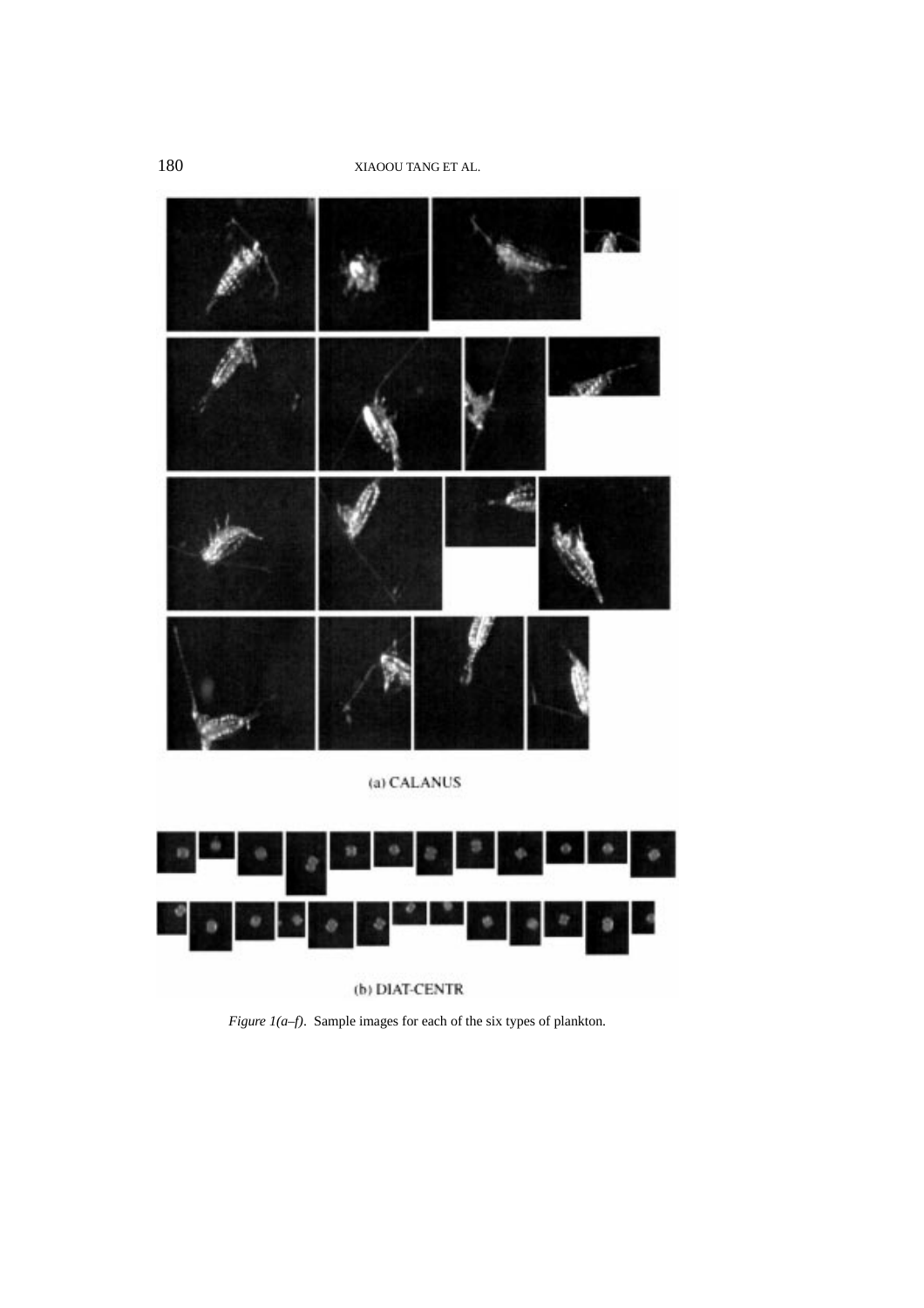AUTOMATIC PLANKTON IMAGE RECOGNITION 181



(c) DIAT-CHAET



*Figure 1(a–f)*. Continued.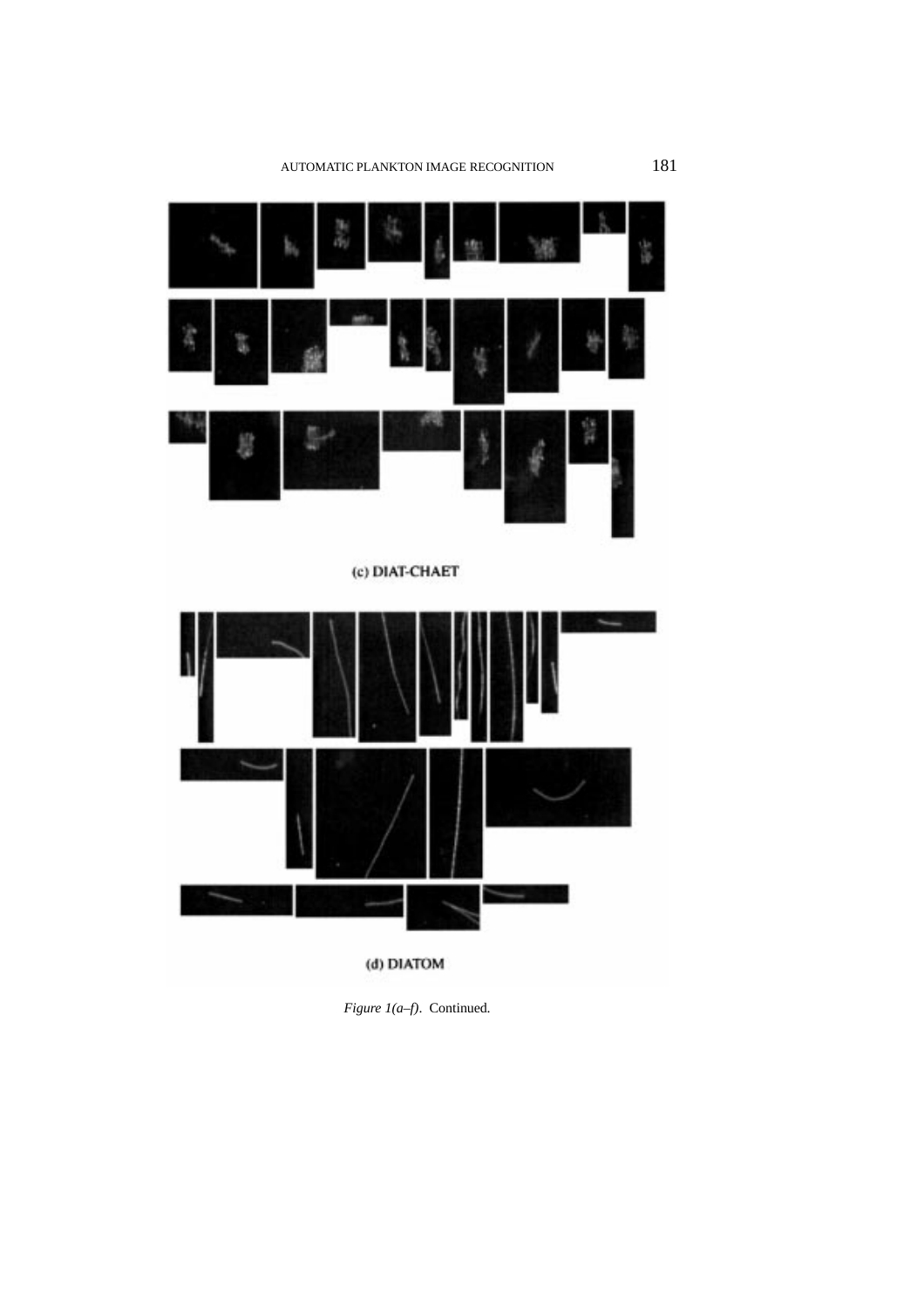

(e) DIATOMCOLO



(f) PTEROPOD

*Figure 1(a–f)*. Continued.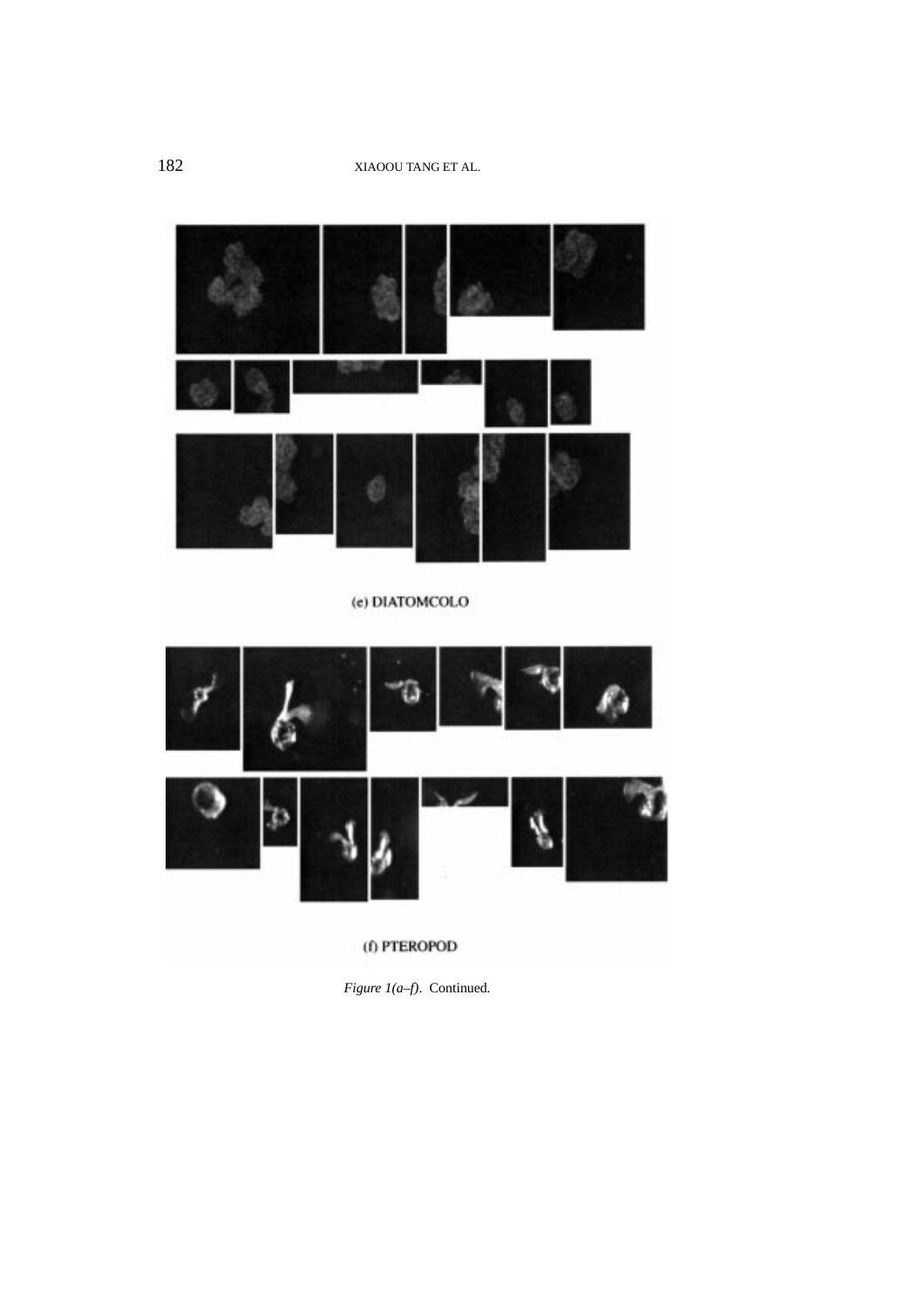# 2.1.1. *Moment invariants*

The concept of moments as invariant image features was first introduced by Hu (1962), and later revised by Reiss (1991). Moments and functions of moments have been used as pattern features in many applications. Some examples and comparisons of different features are found in Gonzalez and Wintz (1987), Reeves et al. (1988) and Teh and Chin (1991). In our experiments, we use the seven invariant moments described by Hu (1962), and Gonzalez (1987).

A  $(p+q)$ th order moment of a continuous image function  $f(x, y)$  is defined as

$$
m_{pq} = \int_{-\infty}^{\infty} \int_{-\infty}^{\infty} x^p y^q f(x, y) dx dy \qquad p, q = 0, 1, 2, \dots \qquad (1)
$$

For digital images the integrals are replaced by summations and  $m_{pq}$  becomes

$$
m_{pq} = \sum_{x} \sum_{y} x^p y^q f(x, y). \tag{2}
$$

The central moments of a digital image can be expressed as

$$
\mu_{pq} = \sum_{x} \sum_{y} (x - \bar{x})^p (y - \bar{y})^q f(x, y), \tag{3}
$$

where

$$
\bar{x} = \frac{m_{10}}{m_{00}} \qquad \bar{y} = \frac{m_{01}}{m_{00}}.
$$

The normalized central moments are derived from these central moments as

$$
\eta_{pq} = \frac{\mu_{pq}}{\mu_{00}^{\gamma}}, \quad \gamma = \frac{p+q}{2} + 1, \quad p+q = 2, 3, \dots \tag{4}
$$

Based on methods of algebraic invariants, Hu (1962) derived seven invariant moments  $\phi_i$ ,  $i = 1 \ldots 7$ , using nonlinear combinations of the second and third normalized central moments. These invariant moments possess the desirable properties of being translation, rotation, and scale invariant.

### 2.1.2. *Fourier descriptor*

The first in depth study of the Fourier descriptor was given by Zahn and Roskies (1972) and later refined by Persoon and Fu (1977). Recently, more research effort has been devoted to shape classification based on Fourier descriptors (Reeves et al. 1988; Kauppinen et al. 1995; Reti and Czinege 1989). The most often used boundary models include the curvature function, centroidal radius, and complex contour coordinates. Kauppinen et al. (1995)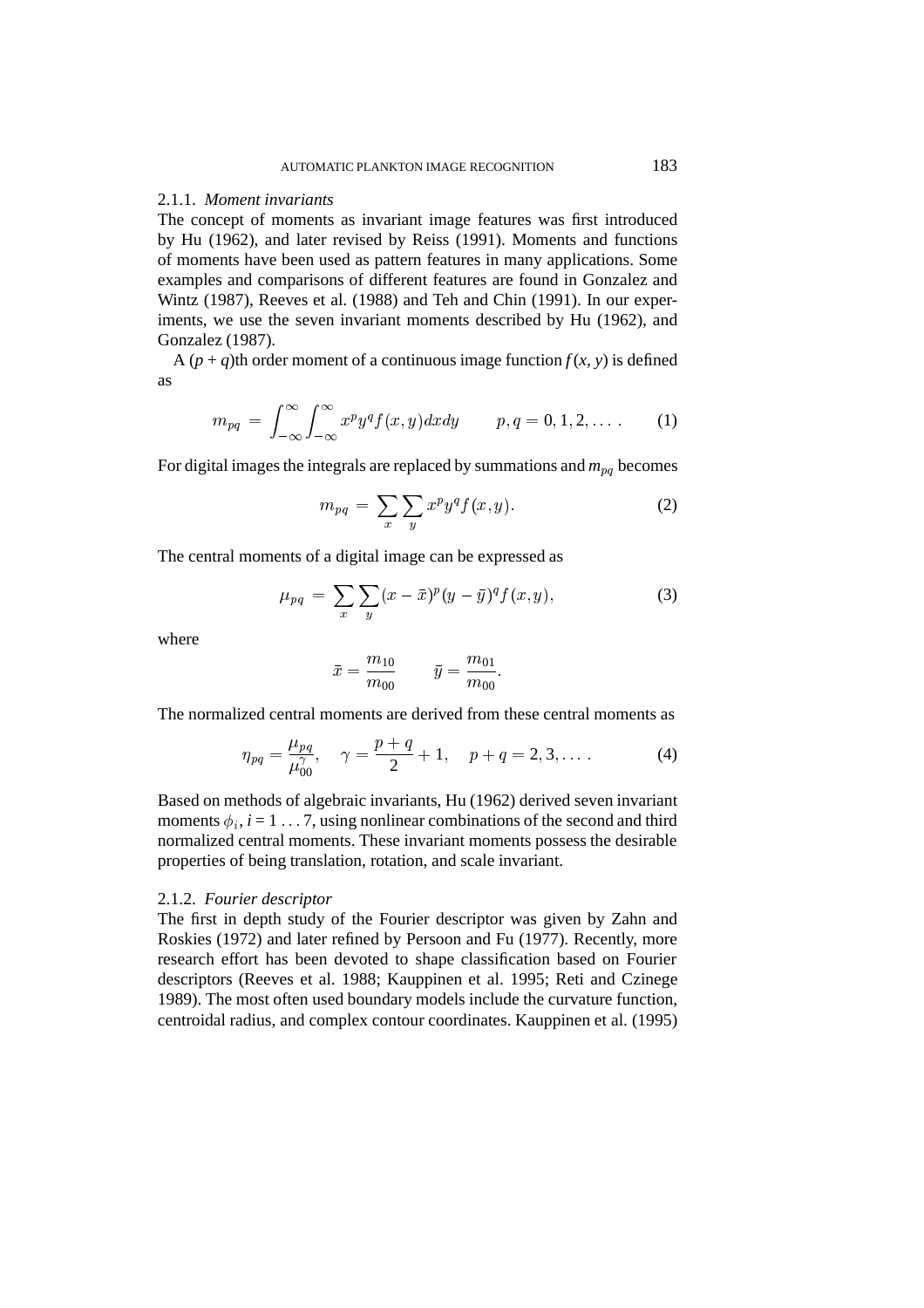give a detailed experimental comparison of different models. We use the radius Fourier Descriptor (FD) and complex contour Fourier descriptor, which were shown to be the best among FDs tested in Kauppinen et al. (1995).

Consider a closed boundary defined by a closed sequence of successive boundary pixel coordinates  $(x_i, y_i)$ . The centroidal radius function expresses the distance of boundary points from the centroid  $(x_c, y_c)$  of the object,

$$
r_i = \sqrt{(x_i - x_c)^2 + (y_i - y_c)^2}.
$$
 (5)

A complex contour coordinate function is simply the coordinates of the boundary pixels in an object centered coordinate system represented as complex numbers,

$$
z_i = (x_i - x_c) + j(y_i - y_c). \tag{6}
$$

Since both functions are computed around the centroid of the object, they are automatically translation invariant. To achieve rotation and scale invariance, a Fourier transformation of the boundary signature is generally used. For digital images we use the discrete Fourier transform (DFT). The shift invariant DFT magnitude gives a rotation invariant feature vector. Scale invariance is accomplished by normalizing all DFT magnitudes by the DFT magnitude of the zero frequency or the fundamental frequency component.

The feature vector for a radius Fourier Descriptor is

$$
FD_r \ = \ \left[ \frac{|F_1|}{|F_0|} \dots \frac{|F_{N/2}|}{|F_0|} \right],\tag{7}
$$

where  $N$  is the boundary function length and  $F_i$  denotes the *i*the component of the Fourier spectrum. Notice that only half of the spectrum need to be used because of the symmetric property of the Fourier transform of real functions.

The contour Fourier method transforms the complex coordinate function in Equation (6) directly. The feature vector is

$$
FD_c = \left[ \frac{|F_{-(N/2-1)}|}{|F_1|} \dots \frac{|F_{-1}|}{|F_1|} \frac{|F_2|}{|F_1|} \dots \frac{|F_{N/2}|}{|F_1|} \right].
$$
 (8)

In this case, both positive and negative halves of the complex spectrum are retained. Because the complex function is centered around the coordinate origin,  $F_0$  has zero value and  $F_1$  is used for the normalization.

### 2.1.3. *Granulometric features*

The above traditional features are mostly developed in a well controlled pattern environment. Test images are usually shifted, scaled, and rotated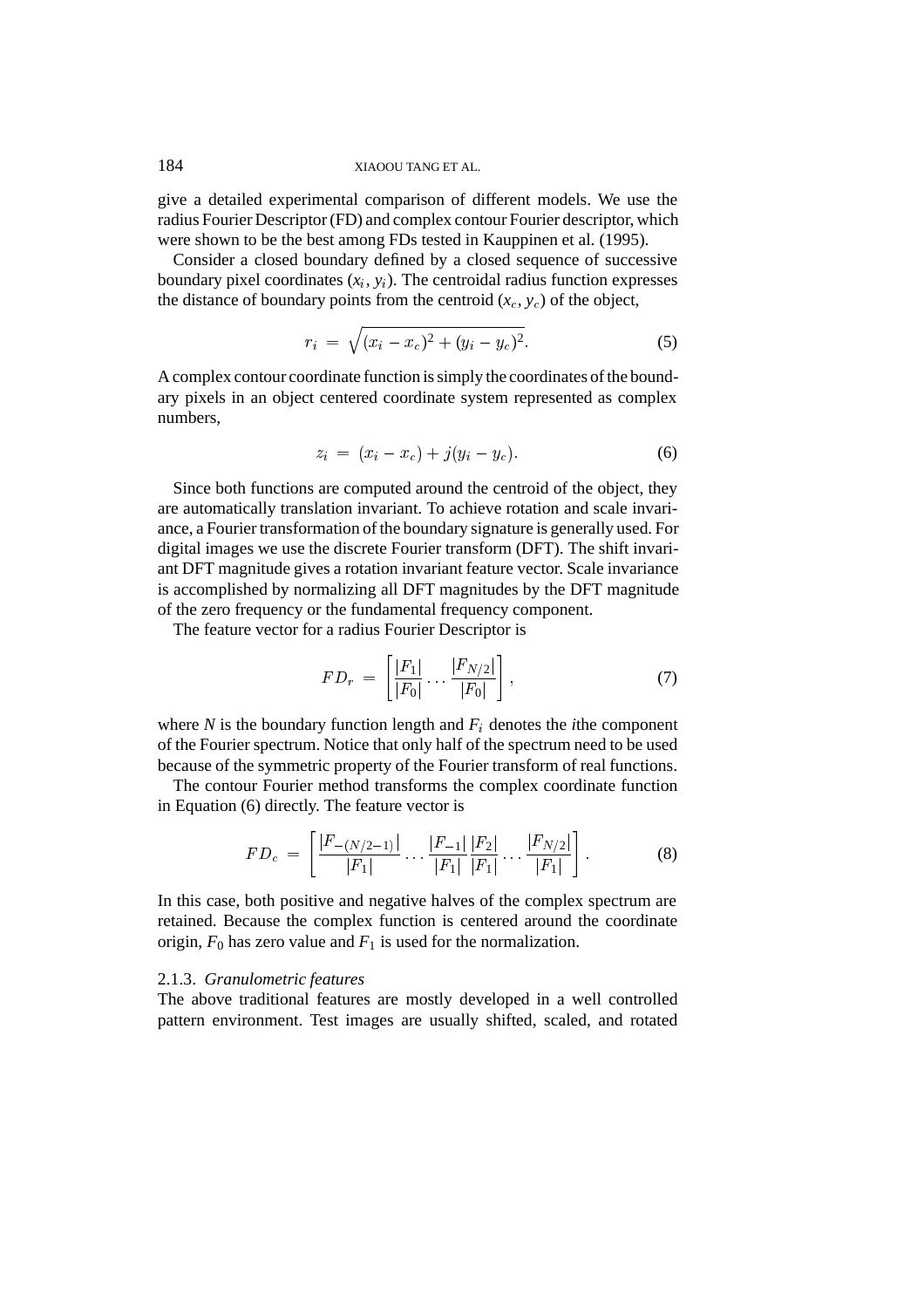versions of a small set of perfect images of such simple objects as hammers, scissors, airplane silhouettes, and letters. However, most boundary features do not perform well when a small amount of noise is added to the original images (Kauppinen et al. 1995). As mentioned earlier, our experimental data sets are not only much noisier, but the plankton are non-rigid, projection-variant, and often in partial occlusion.

To overcome or at least partially alleviate these difficulties, we turned to features based on mathematical morphology (Matheron 1975; Serra 1982) known as granulometries. Granulometries were introduced in the sixties by Matheron as tools to extract size distributions from binary images (Matheron 1975). The approach is to perform a series of morphological openings of increasing kernel size and to map each kernel size to the number of image pixels being removed during the opening operation at this kernel size. The resulting curve, often called the pattern spectrum (Maragos 1989), maps each size to a measure of the image parts with this size. Typically, the peak of this curve provides the dominant object size in the image. For examples of the application of granulometries, refer to (Vincent 1994a, 1994b).

Beyond pure size information, granulometries actually provide a "pattern signature" of the image to which they are applied and can be used successfully as elements of a feature vector for shape classification problems (Schmitt and Mattioli 1991). Furthermore, the concept of granulometries can easily be extended to gray-scale images. In this context, granulometric curves capture information on object texture as well as shape. Additionally, various types of gray-scale granulometric curves can be computed, depending on the underlying family on openings or closing used. For example, curves based on openings with line segments capture information on bright linear image features, whereas curves based on closings with disk-shaped elements capture information on dark, "blobby" image parts.

To capture information both on linearly elongated and "blobby" image parts, whether dark or bright, we use four types of gray-scale granulometries. These curves are normalized by the total image volume removable by opening or closing, so that they are invariant with respect to illumination and scale changes. For example, an image of the copepod *Oithona* gives rise to a corresponding pattern spectrum characterizing bright, blobby image parts in Figure 2. The peak of this curve characterizes the size and contrast of the body of the organism. A similar curve results for an organism known as a pteropod (a planktonic snail) in Figure 3. The corresponding granulometric curve however, is distinctly different from the previous one, reflecting the more complex body configuration of the pteropod. Several novel gray-scale granulometry algorithms are used to compute the granulometric curves. These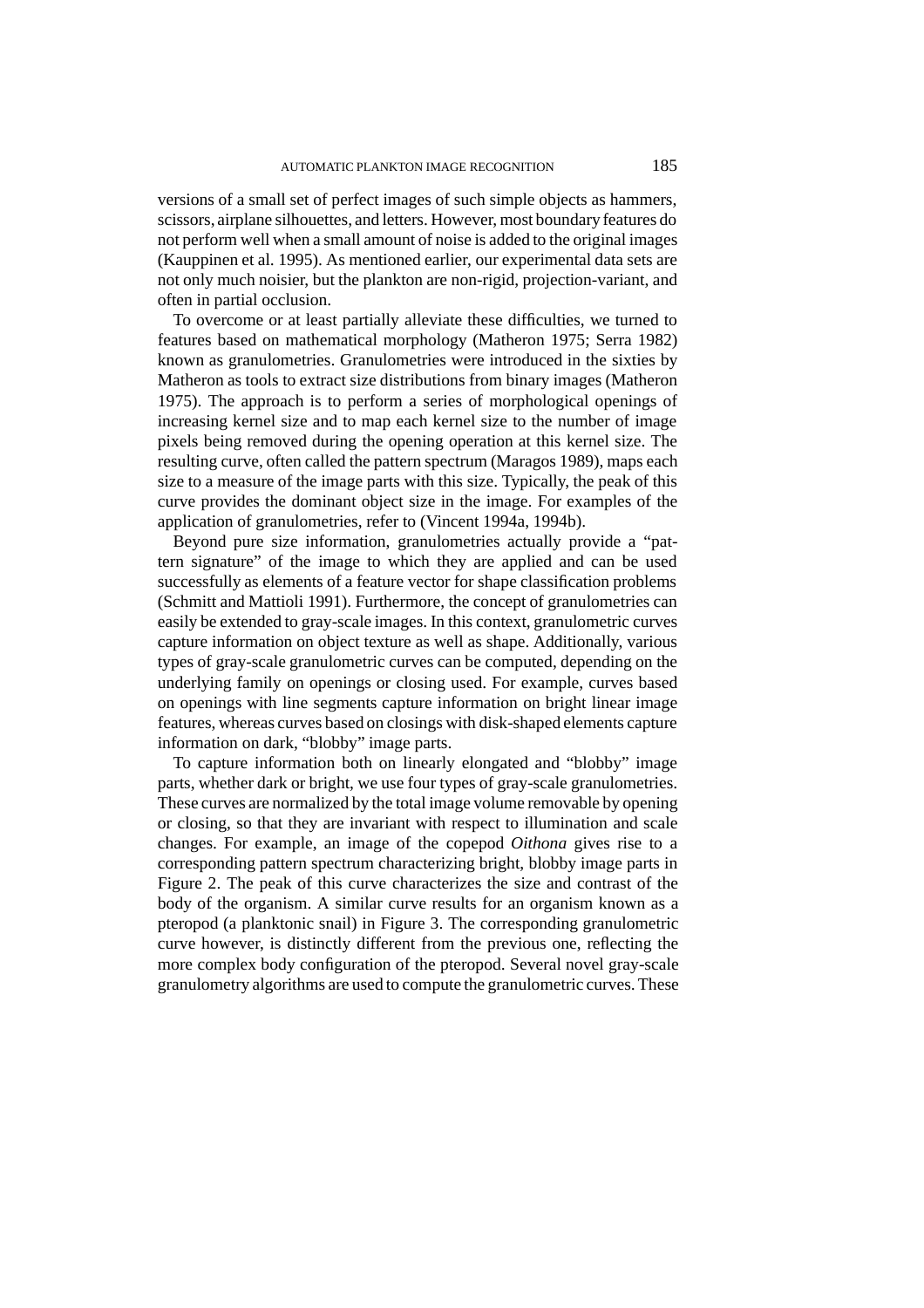

*Figure 2*. Copepod *Oithona* image (a) and corresponding granulometric curve (b), where d*V* is the decrease of image "volume", i.e. the sum of pixel values, from one opening to the next, and  $V_t$  is the total volume removable by opening.



*Figure 3.* Pteropod image (a) and corresponding granulometric curve (b).

algorithms are orders of magnitude faster than traditional techniques (Vincent 1994b), making possible for real-time application.

# 2.1.4. *Feature selection*

Very large feature vectors usually contain much redundant information. Processing requires significant time or computational power, and classifi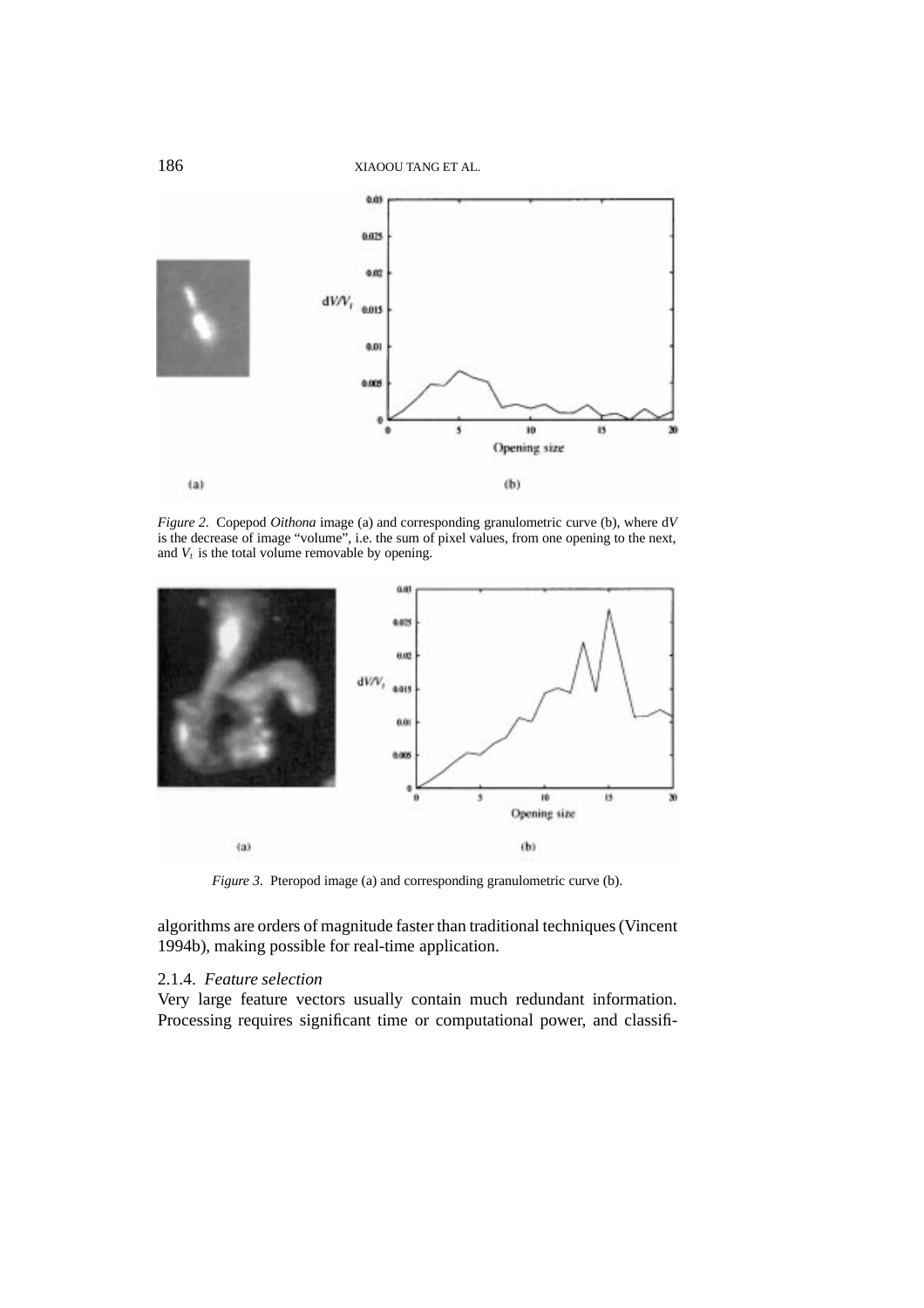cation results often are poor. For these reasons, decorrelation and feature selection steps are needed. The widely used Karhunen-Loeve transform (KLT) is an ideal feature reduction and selection procedure for our system. Its decorrelation ability serves to decorrelate neighborhood features, and its energy packing property serves to compact useful information into a few dominant features. For a large feature vector, however, the computation of the eigenvectors of the covariance matrix can be very expensive. The dominant eigenvector estimation method, described in Tang (1996) is used to overcome this problem.

As optimal representation features, KLT selected features may not be the best for classification. Additional feature class separability measures are needed to select KLT decorrelated features. We use the Bhattacharyya distance measure in this study. An analytical form of this measure is (Fukunaga 1972)

$$
\beta = \frac{1}{8}(\mu_1 - \mu_2)^T \left(\frac{\sigma_1 + \sigma_2}{2}\right)^{-1} (\mu_1 - \mu_2) + \frac{1}{2} \ln \frac{\left|\frac{1}{2}(\sigma_1 + \sigma_2)\right|}{|\sigma_1|^{1/2} |\sigma_2|^{1/2}},\tag{9}
$$

the contract of the contract of the contract of the contract of the contract of

the contract of the contract of the contract of the contract of the contract of

where  $\sigma_i$  and  $\mu_i$  are the class variance and mean. From (9), we see that  $\beta$  is proportional to both the distance of class means and the difference of class variances. The feature selection criterion is to retain only those decorrelated features with large  $\beta$  value.

# 2.2. *Classification algorithm*

We use the learning vector quantization classifier (Kohonen 1987, 1990) for feature classification because it makes weaker assumptions about the shapes of underlying feature vector distributions than traditional statistical classifiers. For this reason, the LVQ classifier can be more robust when distributions are generated by nonlinear processes and are strongly non-Gaussian, similar to the case for our data.

A vector quantization process should optimally allocate *M* codebook reference vectors,  $\omega_i \in \mathbb{R}^n$ , to the space of *n*-dimensional feature vectors,  $x \in \mathbb{R}^n$ , so the local point density of the  $\omega_i$  can be used to approximate the probability density function  $p(x)$  (Kohonen 1987). Consequently, the feature vector space is quantized into many subspaces around  $\omega_i$ , the density of which is high in those areas where feature vectors are more likely to appear and coarse in those areas where feature vectors are scarce.

To use such a vector quantization process in a supervised pattern classification application, Kohonen (1987, 1990) developed the Learning Vector Quantization classifier. First, the codebook reference vectors  $\omega_i$ *s* are initialized by either *M* random feature vector samples or the mean value of the feature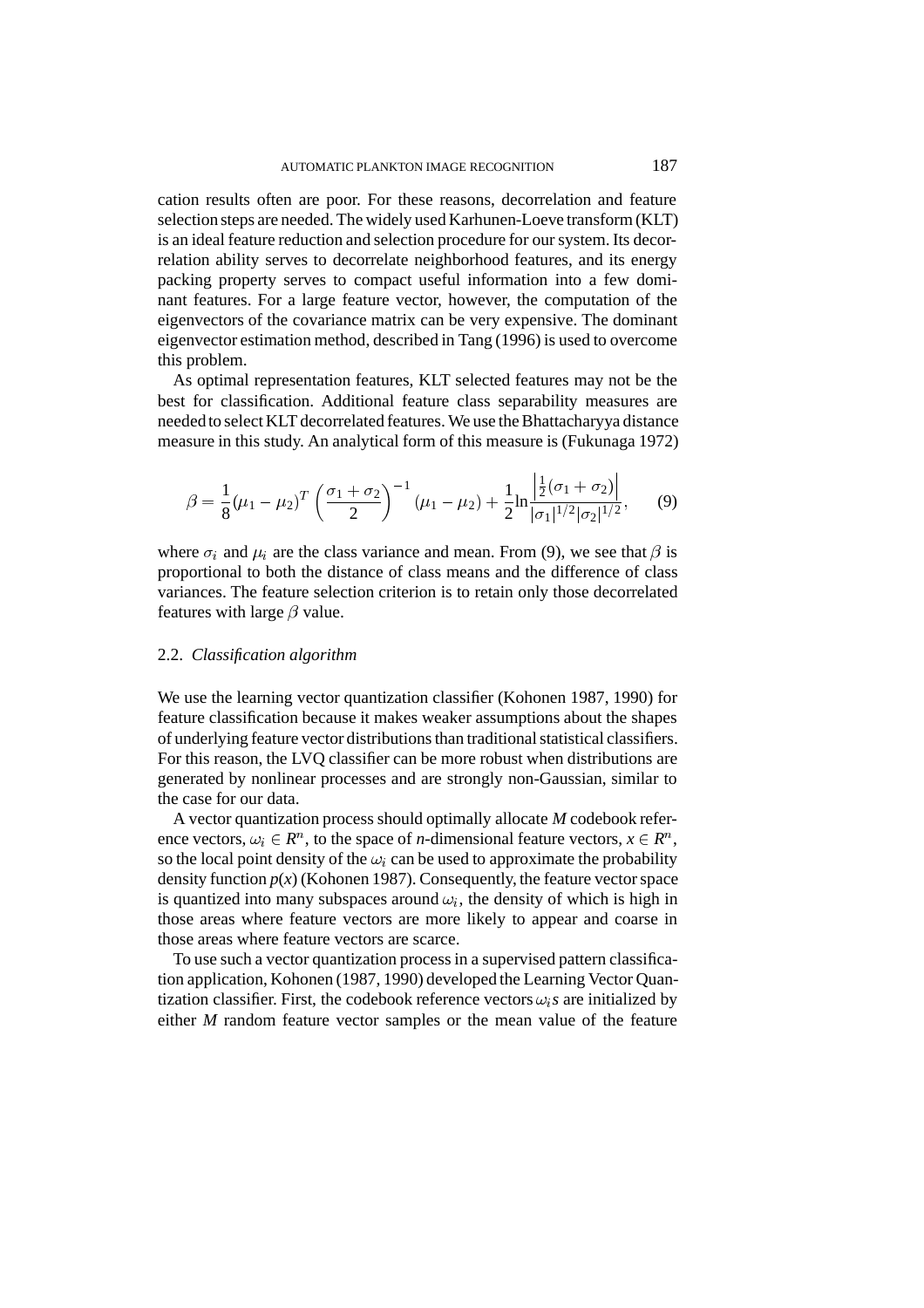vectors. They are then assigned to a fixed number of known applicationspecific classes. The relative number of codebook vectors assigned to each class must comply with the a priori probabilities of the classes. A training algorithm is then used to optimize the codebook vectors. Let the input training vector *x* belong to class  $C_t$ , and its closest codebook vector  $\omega_r$  be labeled as class  $C_s$ . The codebook vector  $\omega_i$  is updated by the learning rules (Kohonen 1987),

$$
\begin{aligned}\n\delta \omega_r &= \alpha (x - \omega_r) & \text{if } C_s = C_t \\
\delta \omega_r &= -\alpha (x - \omega_r) & \text{if } C_s \neq C_t, \\
\delta \omega_i &= 0 & \text{for } i \neq r\n\end{aligned} \tag{10}
$$

where  $\alpha$  is the learning rate. Only the closest of the vectors  $\omega_i$  is updated, with the direction of the correction depending on the correctness of the classification. Effectively, these codebook vectors are pulled away from zones where miscalculations occur, i.e., away from the classification boundary region. After training, the nearest neighbor rule is used to classify the input test vector according to the class label of its nearest codebook vector.

A neural network architecture to implement the LVQ is shown in Figure 4. The network consists of two layers, a competitive layer and a linear output layer. The weights connecting all input neurons with the competitive layer neuron *i* form the codebook vector  $\omega_i$ . The net input for each competitive layer neuron is the Euclidean distance between the input vector *x* and the weight vector  $\omega_i$ . The output of each neuron is 0 except for the "winner" neuron, whose weight vector has the smallest distance to the input vector and whose output is 1.

The second layer transforms the competitive layer's neuron class into the final output class. As discussed above, the competitive layer neurons, i.e., the codebook vectors, are assigned to the output classes according to a priori probabilities of the classes. For the example shown in Figure 4, the first three neurons are assigned to Class 1, the next two to Class 2, and the final two to Class 3. Only the non-zero weight connections between the competitive layer and the linear layer are shown in the figure. If any neuron in a particular class wins, the corresponding neuron class in the linear output layer will have an output of 1.

A drawback of the LVQ algorithm is the time consuming training process. To improve it, we use a statistical initial condition and a parallel training strategy introduced by Tang (1996). First, we initialize the neuron weight vectors in the competitive layer using the means and variances of the training vectors in each class. With the initial weight vectors in each class computed by adding random vectors of the class variance to the mean vector of the same class, the training process starts from a good statistical mapping position.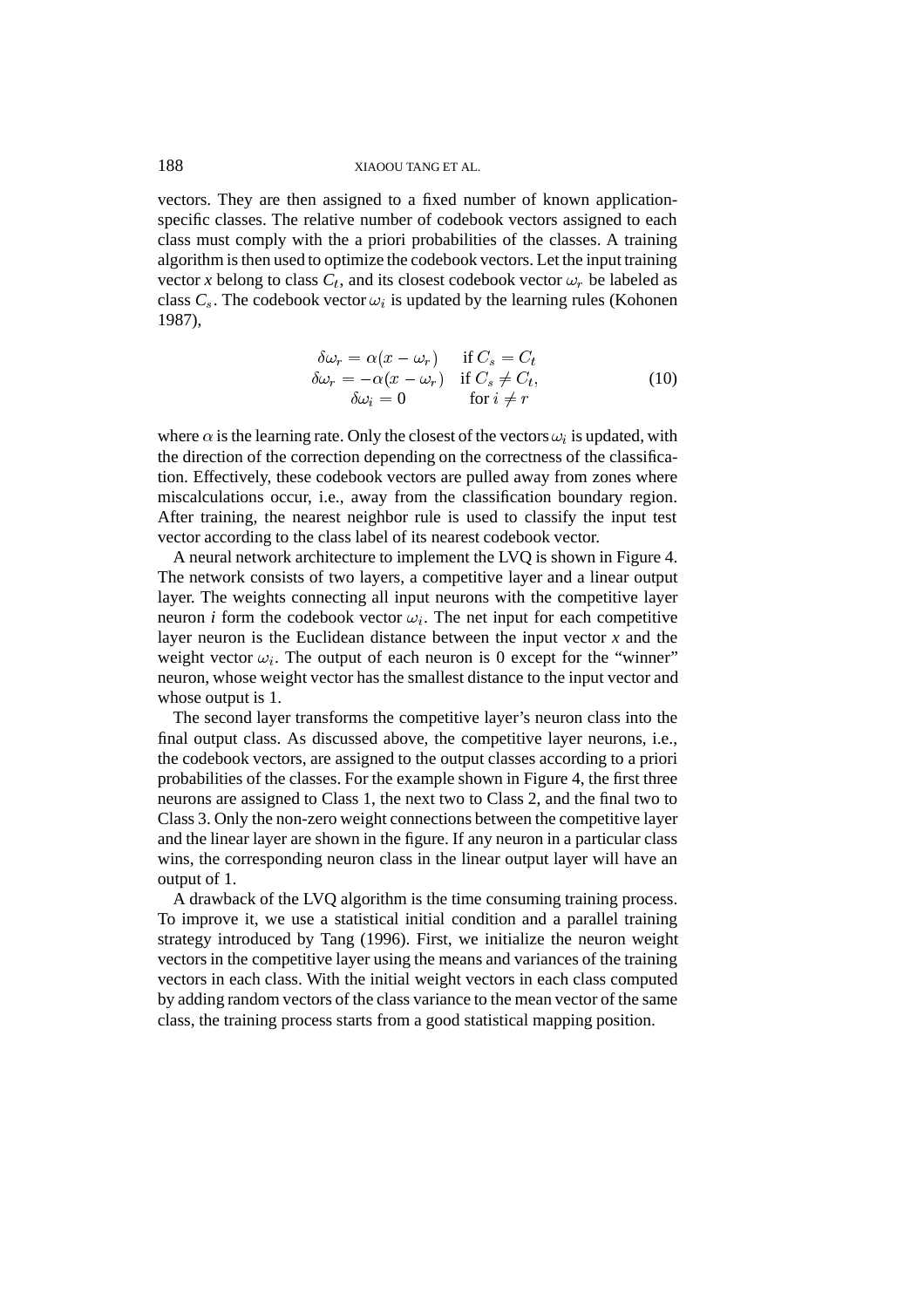

*Figure 4*. Learning vector quantization neural network.

We make a second improvement by invoking the parallel training strategy (Tang 1996). Traditionally, training samples are randomly selected to be fed into the network one at a time. Therefore only one neuron is updated at each training epoch. The process is quite slow, when there are many neurons to update. The fact that the order in which samples are presented to the network is not important suggests the idea of presenting several training samples in parallel. The only difference this may create is that there may be more than one training sample very near the same neuron. In such a case we select only one of these few samples to update the neuron. This guarantees that parallel processing generates only one update operation on each winning neuron, with results similar to a serial training strategy. The parallel processing can be implemented by either hardware matrix operations or multiprocessor technology.

# **3. Data Acquisition and Processing**

Data acquisition and processing for the current implementation are carried out in two phases. First, a real-time hardware/software system detects in-focus objects, defines a subimage around each detected object, then saves the subimages to disk. Digital storage requirements are reduced by more than two orders of magnitude and the time required to manually identify training images is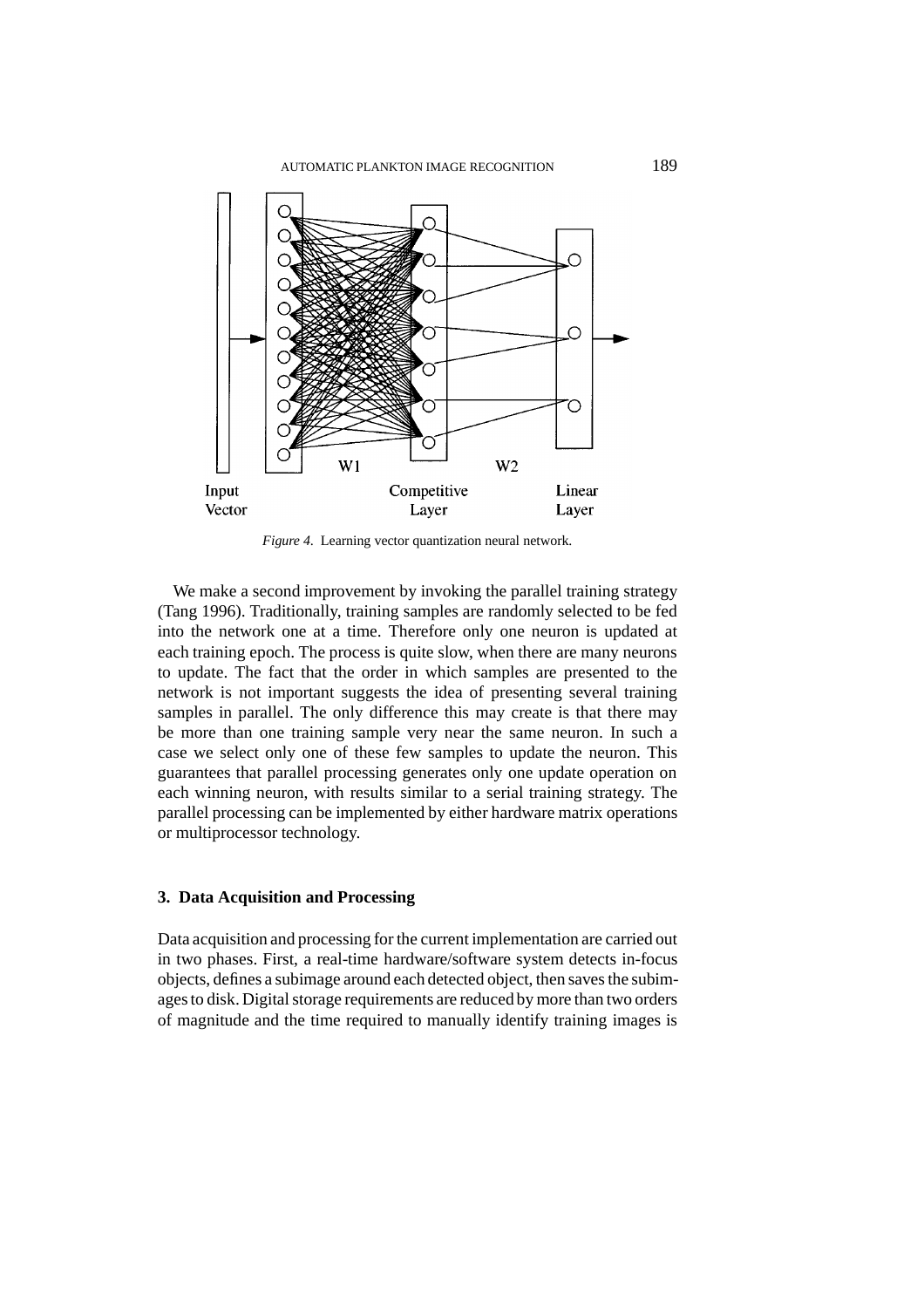accelerated by a similar factor, when compared with manually jogging a videotape editing machine to search for organisms (Davis et al. 1996). In a second phase, more computationally expensive algorithms are applied to the condensed data set for segmentation, feature extraction, and classification.

# 3.1. *Real-time data acquisition and focused object detection*

The VPR uses a video camera with telephoto lens and a red strobe to obtain magnified images of plankton. The strobe is synchronized with the camera at 60 fields per second. Together, the camera's high resolution  $(570\times485$  pixels) and the strobe's short pulse duration allow detailed imaging of the plankton (10- $\mu$ m resolution for the 0.5-cm field of view) (Davis et al. 1992). The goal of the VPR's real-time video processing system is to archive to tape digital images of sufficiently large, bright, and in-focus objects as they appear in the video stream.

Live or recorded video and time-code data are sent to the video processing system, which consists of a Sun SPARCstation 20/72 connected to an Imaging Technologies 151 pipelined image processor and a Horita time-code reader (Davis et al. 1996). The image processor can perform real-time (60 field per second) digitization,  $3\times 3$  convolutions, rank value filtering, and frame buffer data exchanges with the host workstation. A multi-threaded algorithm on the host is used to supervise the image processor, collect time-code data, compute edge strength, and transfer in-focus subimages to disk.

A simple but effective algorithm has been devised to detect and record objects in real-time (Davis et al. 1996). First, bright large blobs are located in a median filtered image by finding the connected components from runlength lists computed in hardware. For each large blob, the first derivative of the Sobel edge intensity (basically a second derivative of intensity) along the blobs' perimeter is used to reject objects that are out of focus. A grayscale subimage surrounding any in-focus targets is immediately passed to the workstation for archival and taxonomic classification.

The three main parameters of these algorithms are image intensity threshold, edge strength threshold, and minimum object area in pixels. These are adjusted empirically before data collection based on various factors including lens magnification, transmissivity of the water, and lighting characteristics. Our objective is to achieve a very high probability of detection with a reasonable probability of false alarm, since more intensive processing can be applied to the much smaller data set produced by these algorithms.

On average, about 1 out of 20–60 video fields contains an in-focus object, and only a subimage surrounding the object is saved to disk as an individual file. These object files are time-stamped using the corresponding video time code for precise correlation with ancillary hydrographic and position data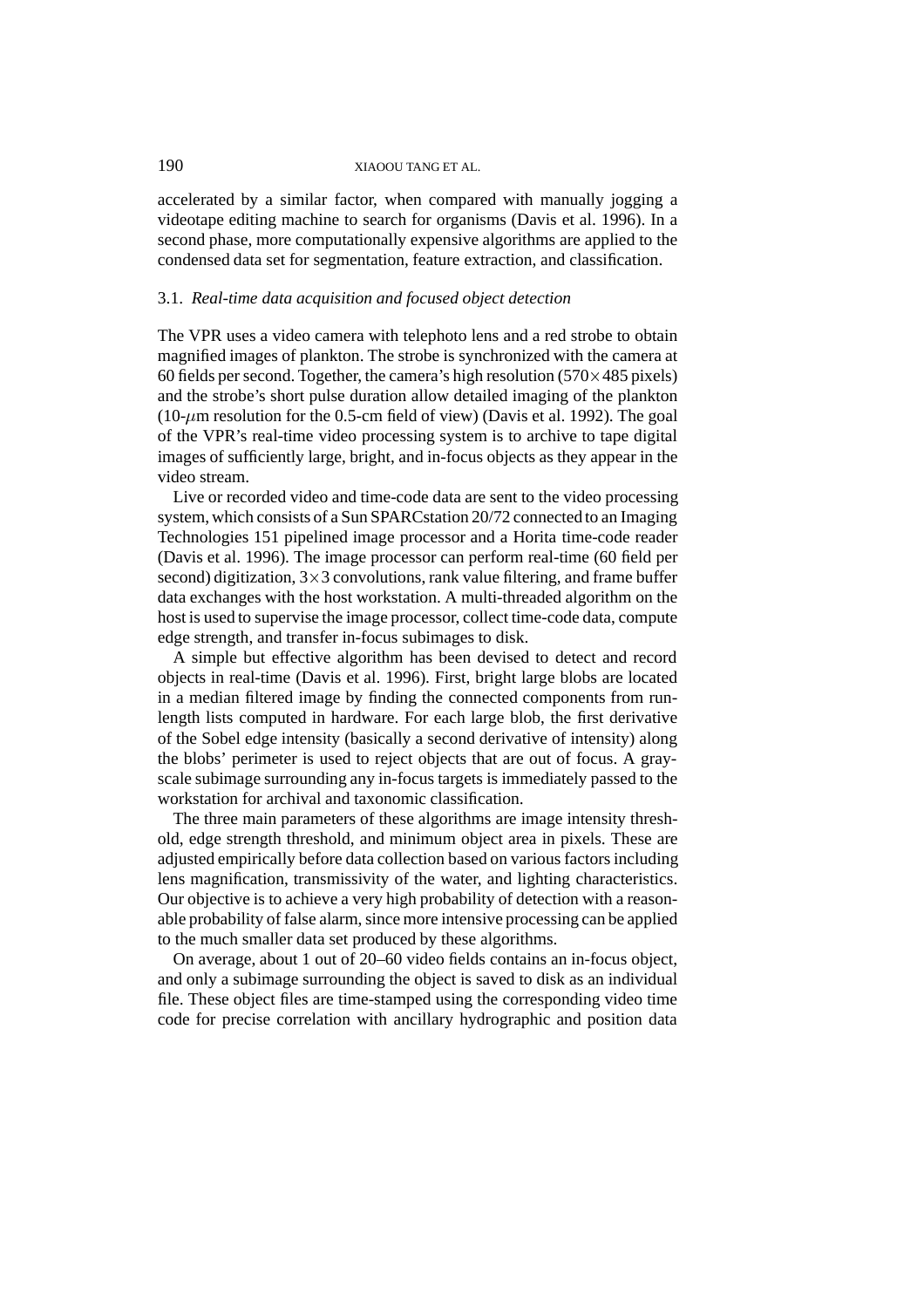(Davis et al. 1992). This culling process typically reduces the amount of image data to be stored and classified by a factor of 100 or more, thus making the remaining processing computationally feasible (Davis et al. 1996).

# 3.2. *Data description and processing*

In the following experiment, six classes obtained from nearly 2,000 plankton subimages captured by the VPR are used to test our pattern classification algorithms. They include 133 Calanus, 269 Diat-centr, 658 Diat-chaet, 126 Diatom, 641 Diatomcolo, and 42 Pteropod images. Some sample images for each of the six plankton taxa are illustrated in Figure 1. Half of the images are used as training data and half for testing.

Each gray-scale image is first segmented into a binary image using a simple mean shift method. We use the mean value of the image to threshold the image, then the mean values of the object and the background are computed. The average of the two mean values is used as a new threshold to segment the image again. The process iterates until a stable threshold is reached. Since our images are mostly bimodal, only two iterations give a very good segmentation result, as shown in Figure 5(b). We are currently developing a more robust connectivity-based thresholding technique and will compare the two methods in a future work.

Next, the largest binary object is used to compute the boundary descriptors. This binary image is also used to mask the original grey-scale image to compute moment features. Results for each of these processing steps are illustrated in Figure 5. Granulometric features are computed directly from the original gray-scale images.

# **4. Classification Experiments**

A set of experiments was conducted to study the performance of the three types of feature vectors, their combinations, and the improved LVQ classifier. Since there seems to be no simple solution for determining the best network configuration, no exhaustive search was conducted to determine the best network parameters. However, we investigated several network configurations and selected one that appears to be most appropriate for our application. Throughout the experiment, we use the following parameters: 200 competitive layer neurons, learning rate 0.1, parallel training sample number 120 per epoch.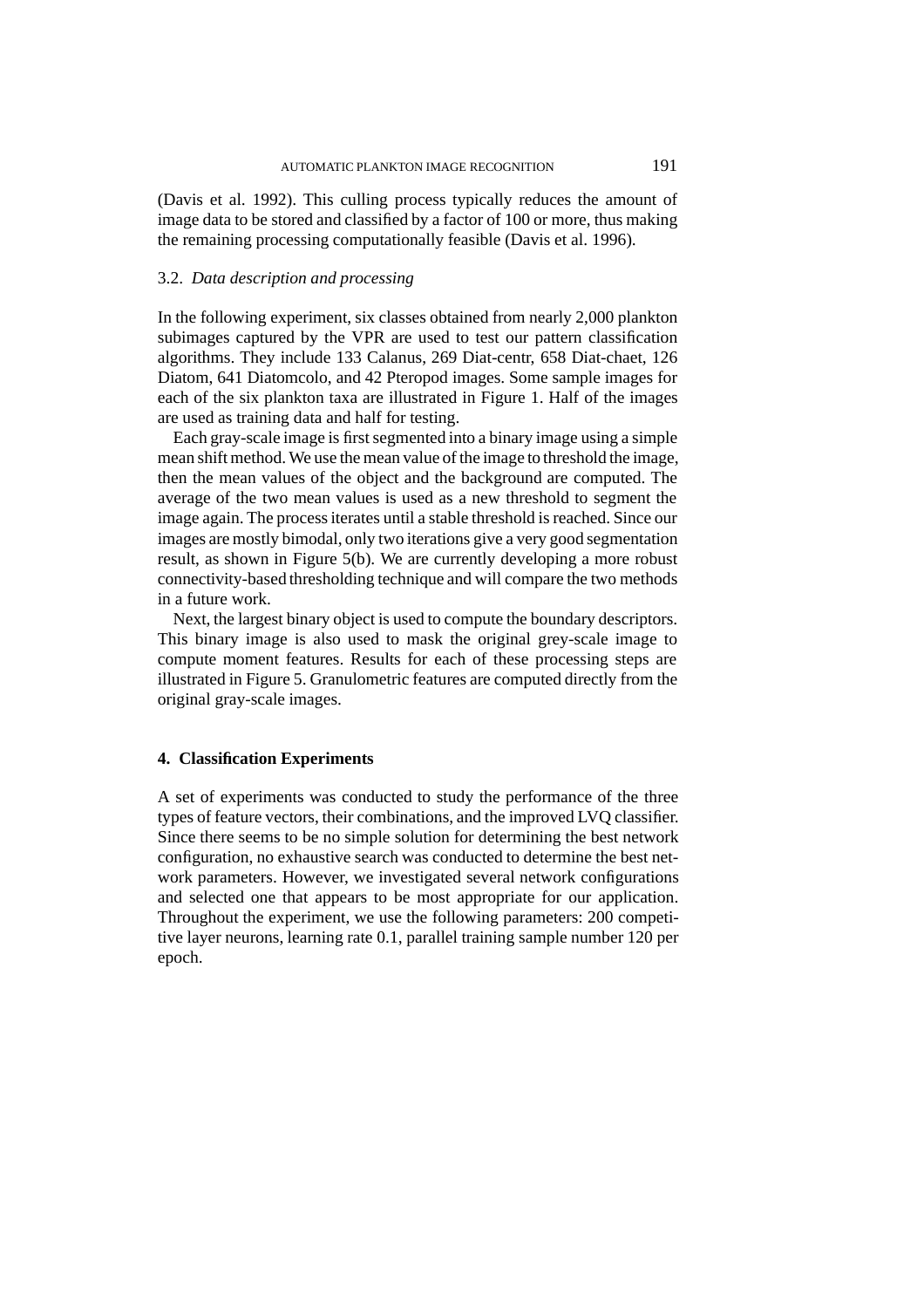

*Figure 5*. Illustration of the intermediate results of the image processing steps.

#### 4.1. *Classification results using individual feature vectors*

We first investigate the classification ability of the three individual feature vectors: moment invariants, Fourier descriptors, and granulometries. Comparison of the classification results are given in Table 1. Only 65% classification accuracy is achieved using moment features. This may be attributed in part to the relatively short feature vector length of 7. The images of the same class are also very different in shape because of variations in projection direction, organism body motion, and image occlusions. This shape inhomogeneity also affects the performance of the FD features. For the testing data, only 69% classification accuracy is achieved by the contour FDs. The radius FD features outperform the contour FD features by approximately 10%. This contrasts with Kauppinen et al. (1995), where contour FDs give better results than the radius FDs. Such a discrepancy in results may be caused by the differences between the two data sets. More conclusive comparison studies need to be done before we draw a firm conclusion. The sampling number we used for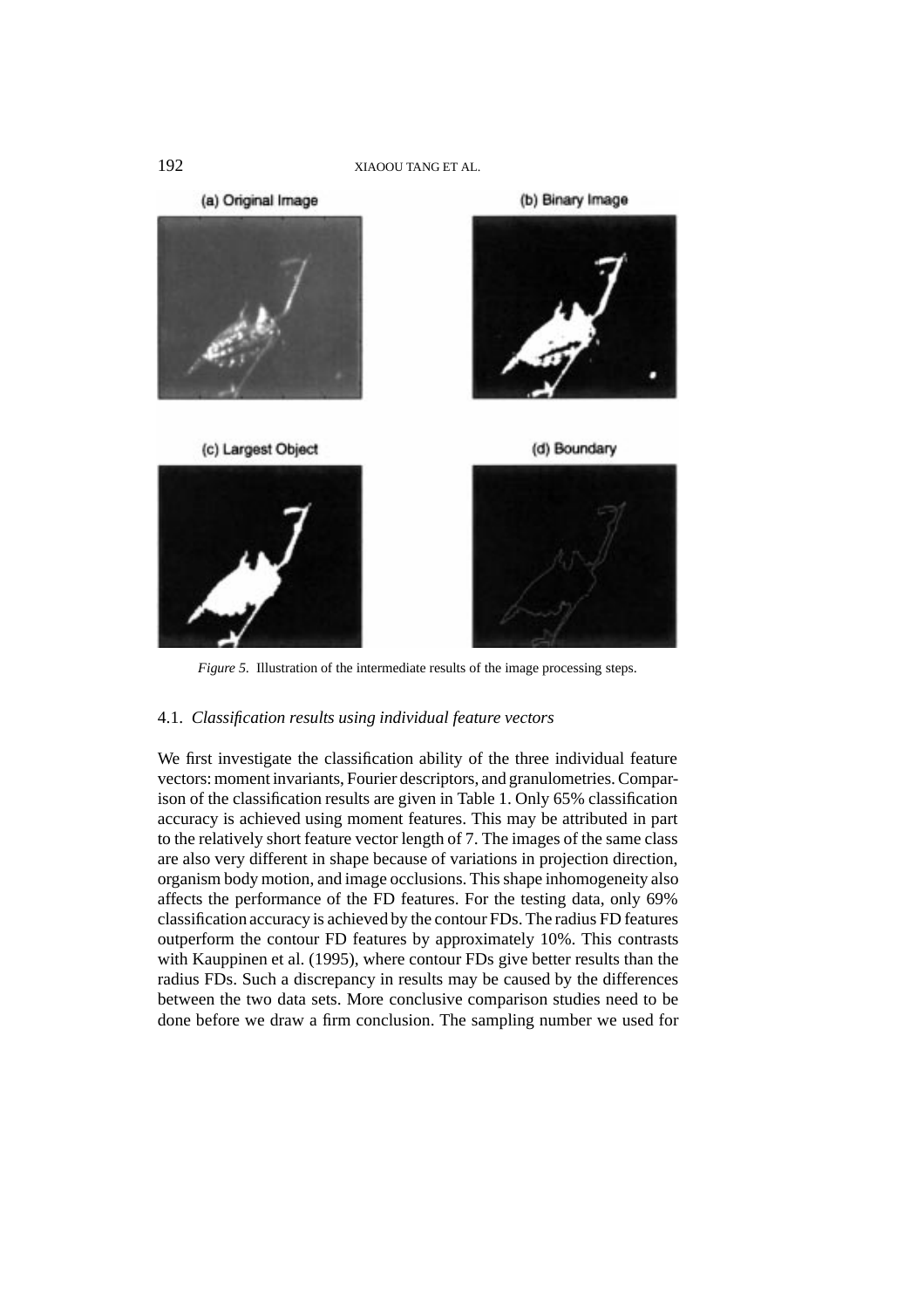| Feature types     | Original<br>feature<br>length | Number of<br>selected<br>features | Correct classification rate (%)<br>Training | Testing | All data |
|-------------------|-------------------------------|-----------------------------------|---------------------------------------------|---------|----------|
| Moment invariants |                               |                                   | 67.74                                       | 63.13   | 65.44    |
| Contour FD        | 360                           | 28                                | 83.7                                        | 69.2    | 76.5     |
| Radius FD         | 180                           | 21                                | 94.6                                        | 78.0    | 86.3     |
| Granulometries    | 160                           | 29                                | 97.8                                        | 86.4    | 92.1     |

*Table 1*. Classification rates (%) on six classes of plankton images using individual feature vectors: Moment invariants, Fourier descriptors (FD), and Granulometries

the boundary function is 360 points. This number is much higher than for many previous studies, because plankton have noisier, more irregular boundaries requiring a higher sampling rate to capture high-frequency information. The granulometry features give the best performance with a better than 90% accuracy. This demonstrates the features' insensitivity to occlusion, image projection direction, and body motion because of rich three-dimensional texture and shape information captured.

#### 4.2. *Classification results using combined feature vectors*

The confusion matrices of the classification results using the three individual features are given in Tables 2–4, where the columns are true class labels, the rows are the resulting labels. Notice that the shapes of these matrices are quite different. The moments are good at distinguishing Diat-centr and Diatom; the radius FD generates good results on Diat-centr and Diat-chaet; the granulometry features perform well on all classes, except on the Diat-centr. All these suggest that the discrimination abilities of the thee feature types may be distinct when recognizing different object characteristics. To form a more complete description of the plankton patterns, we combine all three feature vectors into a single feature vector. Results are shown in Table 5. The combined vector yields 95% classification accuracy, which is comparable with what a trained biologist can achieve by using conventional manual techniques (Davis 1982). Notice also that the feature length is condensed to around 20 from several hundreds, demonstrating the efficiency of our feature selection approach.

Not all combinations of feature vectors in Table 5 show an improvement in results. For example the combined contour and radius FDs perform worse than the radius FD features alone. Adding moment features to the granulometry feature vector only improves results slightly. The short moment feature vector seems to contain only a subset of information contained in the granulometry features.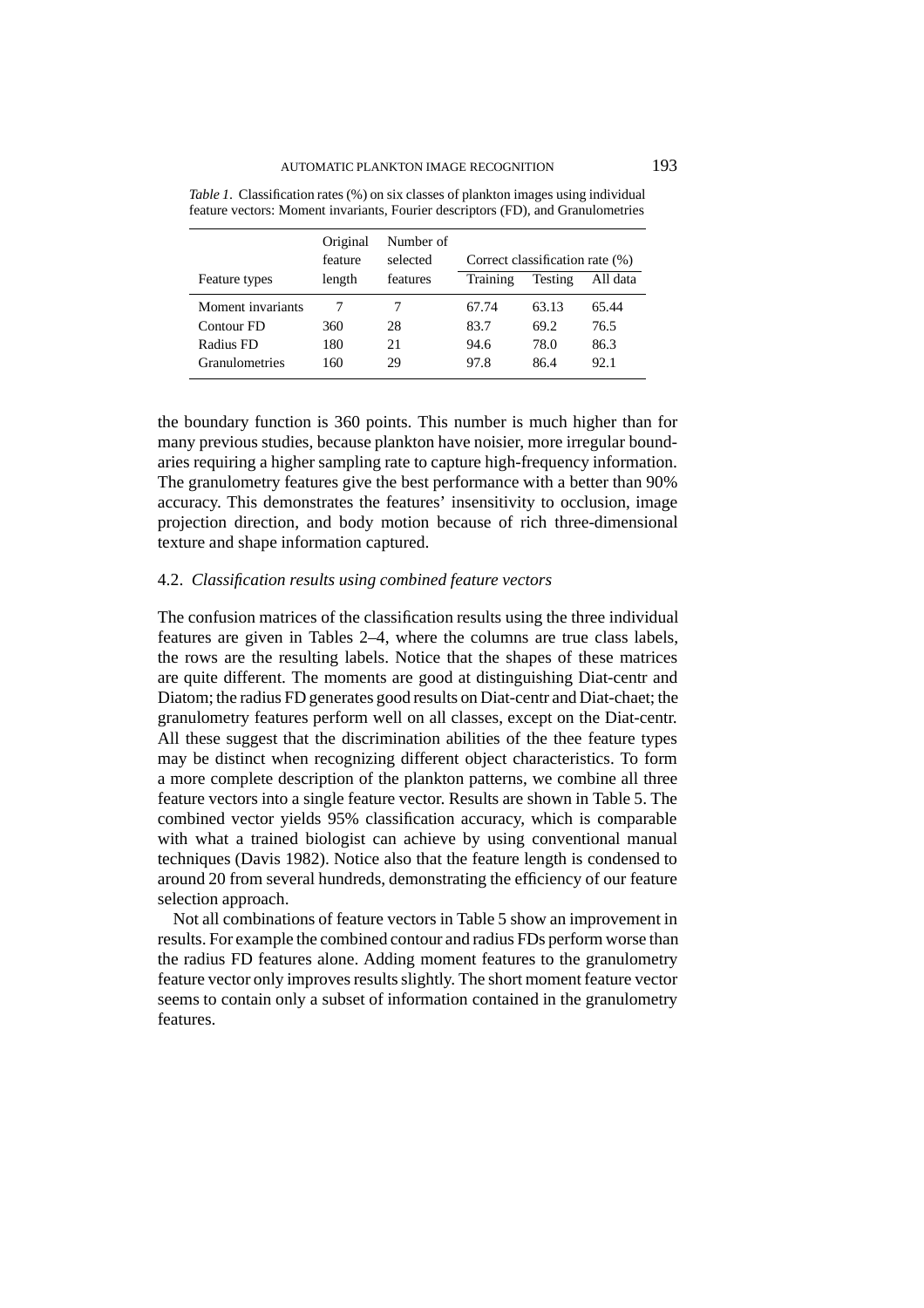| <b>Names</b> | <b>Calanus</b> | Diat-centr | Diat-chaet Diatom |         | Diatomcolo | Pteropod |
|--------------|----------------|------------|-------------------|---------|------------|----------|
| Calanus      | 41             |            | 71                |         | 20         |          |
| Diat-centr   | 3              | 241        | 3                 | $^{()}$ | 65         | 8        |
| Diat-chaet   | 67             |            | 446               | 8       | 180        |          |
| Diatom       |                | $\theta$   | 10                | 116     | 0          |          |
| Diatomcolo   | 21             | 23         | 127               | 2       | 373        | 13       |
| Pteropod     |                |            |                   |         | 3          | 6        |

*Table 2*. Confusion matrix of the moment invariant features

*Table 3*. Confusion matrix of the radius Fourier descriptors

| <b>Names</b> | Calanus  | Diat-centr |     |     | Diat-chaet Diatom Diatomcolo | Pteropod |
|--------------|----------|------------|-----|-----|------------------------------|----------|
| Calanus      | 71       |            | 9   |     | 26                           |          |
| Diat-centr   | $\theta$ | 262        |     |     |                              |          |
| Diat-chaet   | 22.      | 6          | 602 |     | 66                           |          |
| Diatom       |          |            | 3   | 117 |                              |          |
| Diatomcolo   | 34       |            | 42  |     | 539                          |          |
| Pteropod     | 4        |            | O   |     |                              | フフ       |

*Table 4*. Confusion matrix of the granulometry features

| Names      | Calanus  | Diat-centr | Diat-chaet |              | Diatom Diatomcolo           | Pteropod |
|------------|----------|------------|------------|--------------|-----------------------------|----------|
| Calanus    | 117      |            | 15         |              |                             |          |
| Diat-centr | $\theta$ | 239        |            |              | $\theta$                    |          |
| Diat-chaet | 15       | 27         | 600        |              | 25                          |          |
| Diatom     |          |            | 16         | 116          | $\mathcal{D}_{\mathcal{A}}$ |          |
| Diatomcolo | $\theta$ |            | 20         | 3            | 607                         |          |
| Pteropod   | $\theta$ |            | 0          | $\mathbf{0}$ | 0                           |          |

*Table 5*. Classification rates (%) on the six classes of plankton images using combined feature vectors

| Feature types            | Original<br>feature<br>length | Number of<br>selected<br>features | Training | Correct classification rate (%)<br>Testing | All data |
|--------------------------|-------------------------------|-----------------------------------|----------|--------------------------------------------|----------|
| Contour FD & Radius FD   | 540                           | 29                                | 90.4     | 76.8                                       | 83.6     |
| Moments & granulometry   | 167                           | 29                                | 97.5     | 87.5                                       | 92.5     |
| Granulometry & radius FD | 340                           | 24                                | 98.7     | 91.5                                       | 95.1     |
| Moments & granulometry   | 347                           | 19                                | 98.0     | 92.2                                       | 95.1     |
| & radius FD              |                               |                                   |          |                                            |          |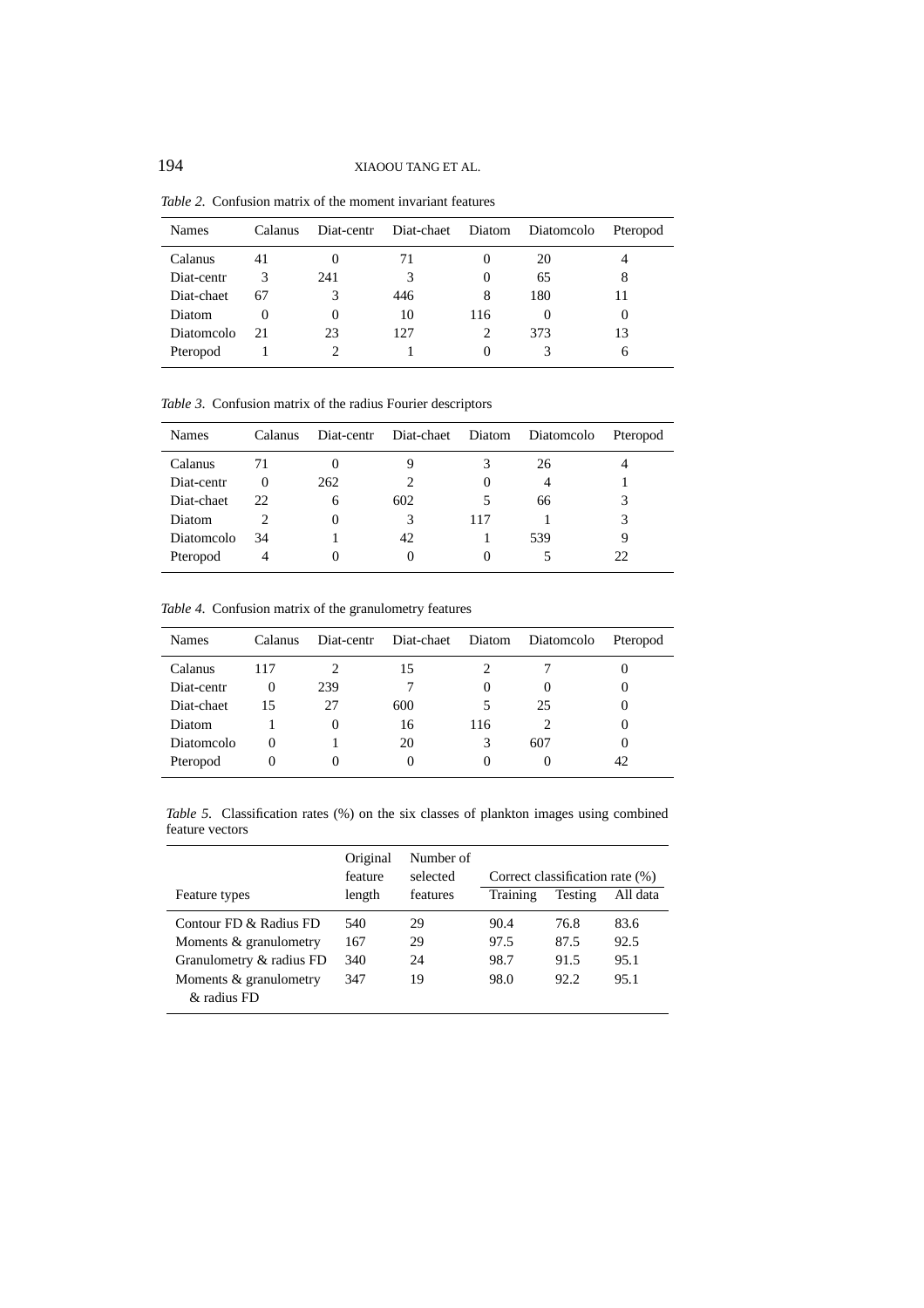| <b>Names</b> | Calanus  | Diat-centr | Diat-chaet Diatom |     | Diatomcolo | Pteropod |
|--------------|----------|------------|-------------------|-----|------------|----------|
| Calanus      | 120      |            | 9                 |     | 8          |          |
| Diat-centr   | $\theta$ | 262        |                   |     |            |          |
| Diat-chaet   | 13       | 6          | 627               |     | 23         |          |
| Diatom       | 0        |            | 5                 | 120 | $\theta$   |          |
| Diatomcolo   | $\theta$ |            | 10                | 3   | 609        |          |
| Pteropod     | 0        |            | 0                 |     | $\theta$   | 39       |

*Table 6*. Confusion matrix of the combined moments, radius FDs, and granulometry features

The combined feature vector confusion matrix is shown in Table 6. Although the DIAT-CHAET images have a classification accuracy of 95.3%, about the average of all classes, many other class images are misclassified as DIAT-CHAET, such as all misclassified CALANUS, most misclassified DIAT-CENTR and DIATOMCOLO images. This is probably because the versatile DIAT-CHAET images have texture and shape structures similar to those of other class images. For example, the body texture of some DIAT-CHAET look quite similar to that of CALANUS, and some small samples of DIAT-CHAET may be confused with DIAT-CENTR. All images are sorted by a trained biologist and sometimes only very subtle characteristics are used to judge the occluded plankton images. Some human errors in the identification were discovered using the automated method. Given the data quality, the overall classification rate is very encouraging.

#### 4.3. *Comparison of LVQ training methods*

A traditional serial training method is compared to the new parallel algorithm in Figure 6. The three lines show the progression of training data classification accuracy with increasing number of training epochs using three methods: the traditional training method with all neurons initialized with the mean value of the training samples, the traditional training method with the statistical initial condition, and the new parallel training method. The new method reaches 98% training accuracy within 100 epochs, while the traditional methods achieve 95% accuracy using nearly 10000 epochs.

To further compare the traditional method with the new parallel training method, we use scatter plots of the first two dimensions of the training sample feature vectors and their corresponding neuron weight vectors at several training stages in Figure 7. As the training progresses, the neuron weight vectors gradually start to match the topology of the feature vector space. Comparing Figures 7(a) and (b), we see that the new method apparently maps the density of the feature vector space better and more quickly.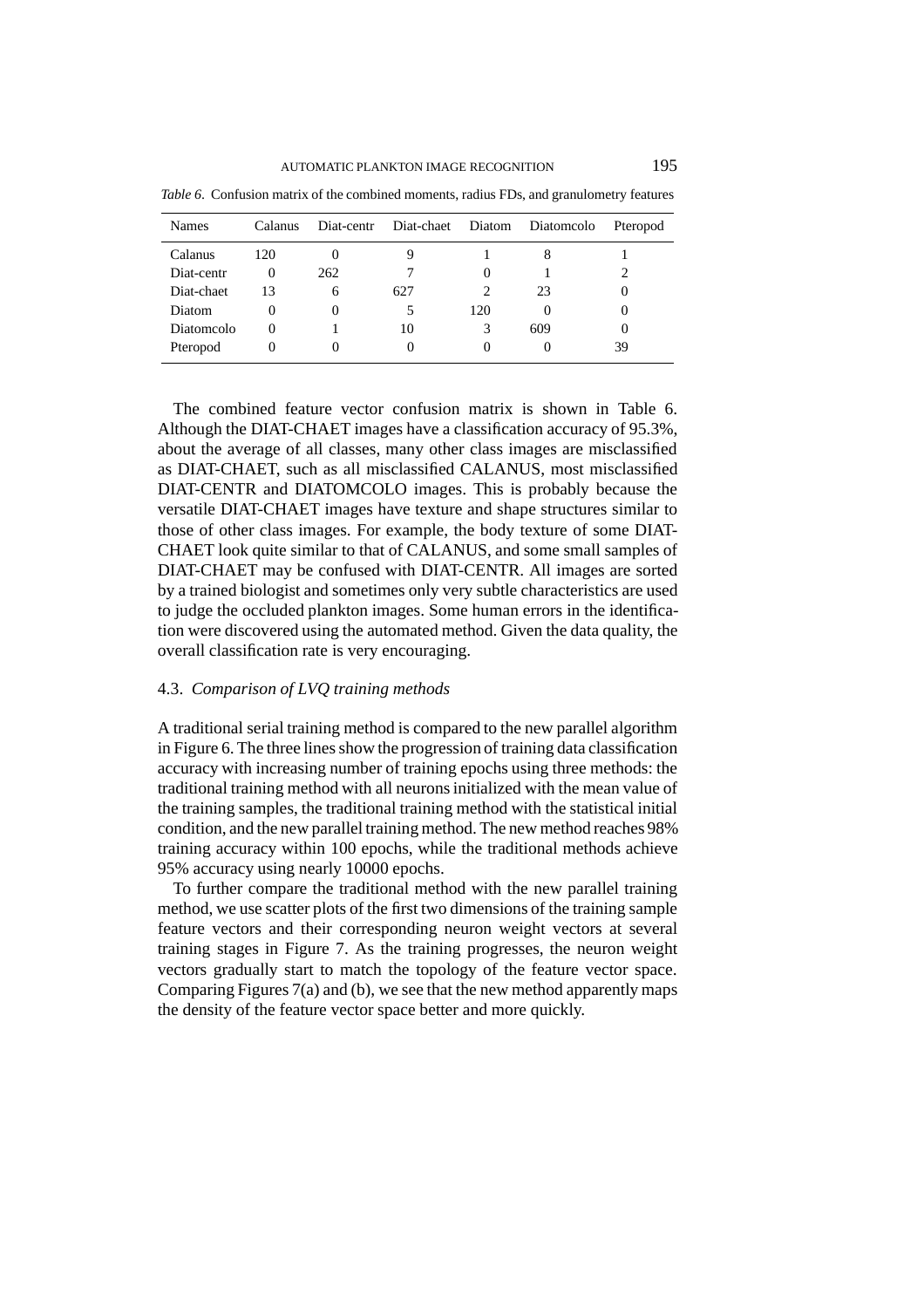

*Figure 6*. Comparison of the three training methods. The dashed line represents the classification accuracy progression with training epochs using the traditional training method and the mean value initial condition. The dotted line is for the traditional training method with statistical initial condition. The solid line is the result of the new parallel training method. The epoch numbers on the horizontal axis for the two traditional training methods should be multiplied by 120.

# **5. Conclusions and Future Work**

Our experimental results clearly demonstrate that the combined feature vector is better than any single feature type. Of the individual feature types, the granulometry vector contains more information than conventional shape descriptors. The KLT and Bhattacharyya feature selection method successfully decorrelates and compacts a large feature vector into a small description vector. Together with the improved LVQ classifier, 95% classification accuracy is achieved.

With the VPR system, including the data acquisition unit and the pattern classification system, real-time automatic sorting of plankton into taxonomic categories becomes possible for the first time. This ability will allow rapid acquisition of size-dependent taxonomic data over a wide range of scales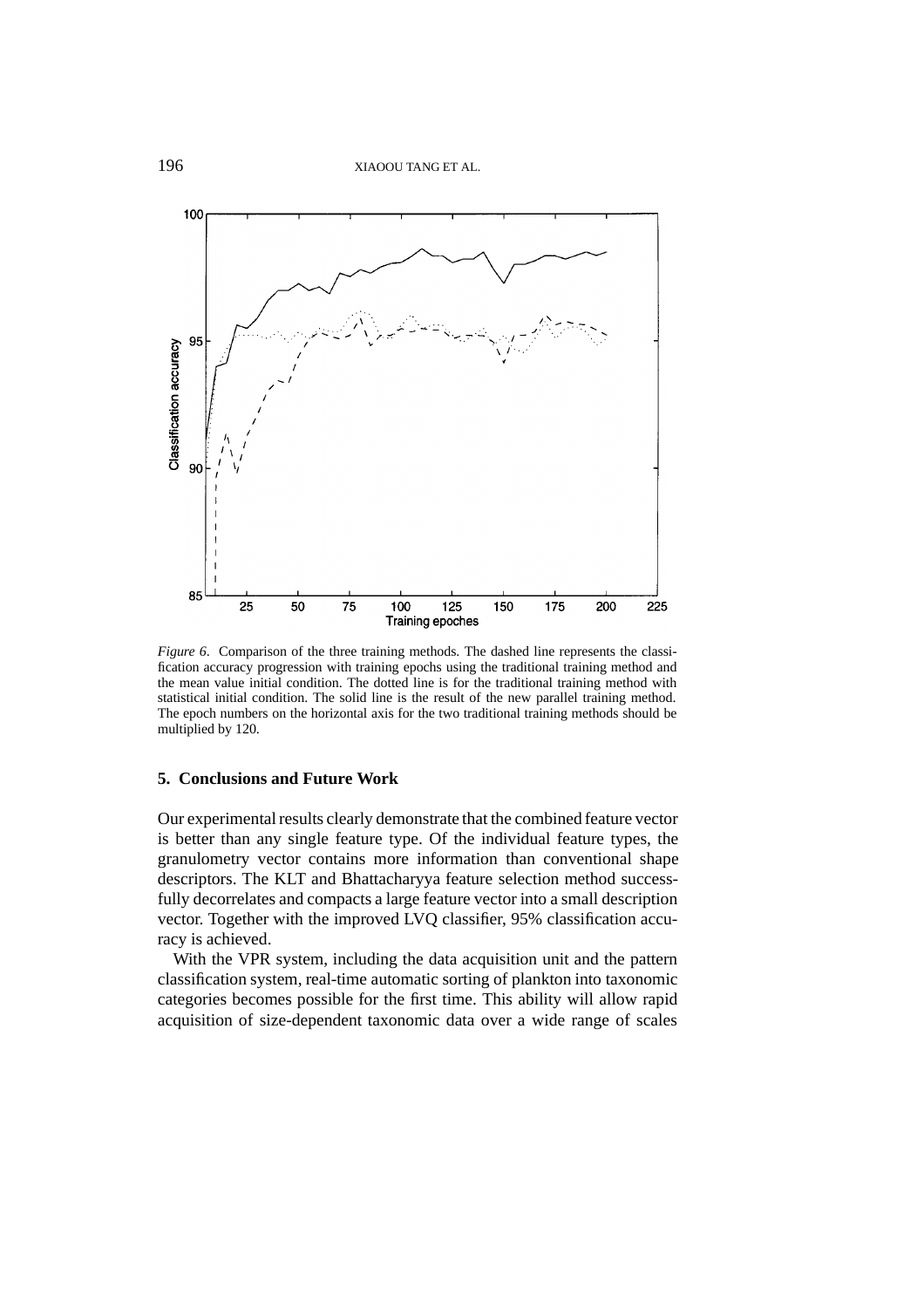

(b) Parallel training with statistical initial condition.

*Figure 7*. Comparison of the traditional and the new parallel training methods using scatter plots of the first two feature dimensions and their corresponding neuron weight vectors at several training stages. The '+' markers represent the six classes of training samples and the 'o' markers represent the hidden layer neurons.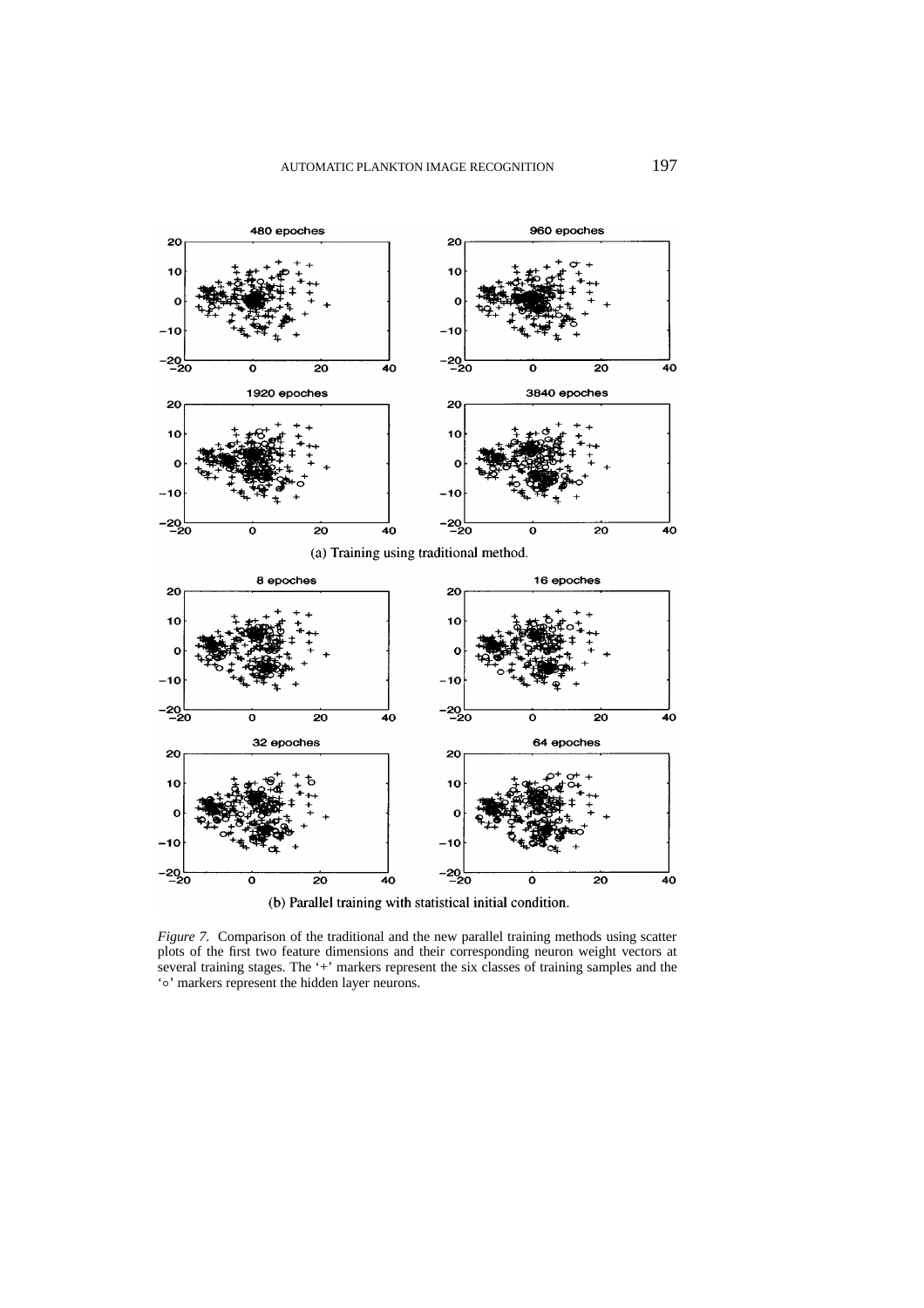in a dynamic oceanographic environment, providing new insights into the biological and physical processes controlling plankton populations in the sea (Davis et al. 1992).

To achieve this goal, though, much work remains. First, biologists are interested in classifying many more plankton species than tested here, many of which are quite similar. To maintain a high degree of classification accuracy, we must develop more distinct pattern features. A hierarchical classification system may also be necessary to classify major species and subspecies in several steps. We also intend to integrate our classification algorithms with the current VPR processing system to carry out real-time taxonomic identification at sea.

#### **Acknowledgements**

We thank P. H. Wiebe for his comments. This work is supported by the Office of Naval Research through grant N00014-93-1-0602. This is contribution number 9214 of the Woods Hole Oceanographic Institution.

# **References**

- Davis, C. S. (1982). *Processes Controlling Zooplankton Abundance on Georges Bank*. Ph.D. Thesis, Boston University.
- Davis, C. S., Gallager, S. M., Berman, N. S., Haury, L. R. & Strickler, J. R. (1992). The Video Plankton Recorder (VPR): Design and Initial Results. *Arch. Hydrobiol. Beith.* **36**: 67–81.
- Davis, C. S., Gallager, S. M. & Solow, A. R. (1992). Microaggregations of Oceanic Plankton Observed by Towed Video Microscopy. *Science* **257** (10 July): 230–232.
- Davis, C. S., Gallager, S. M., Marra, M. & Stewart, W. K. (1996). Rapid Visualization of Plankton Abundance and Taxonomic Composition Using the Video Plankton Recorder. *Deep-Sea Research II*, Vol. 43, No. 7–8, pp. 1947–1970.
- Fukunaga, K. (1972). *Introduction to Statistical Pattern Recognition*. Academic Press: New York.
- Gonzalez, R. C. & Wintz, P. (1987). *Digital Image Processing*. Addison-Wesley.
- Hu, M. K. (1962). Visual Pattern Recognition by Moment Invariants. *IRE Trans. Information Theory* **IT-8** (Feb.): 179–187.
- Kauppinen, H., Seppanen, T. & Pietikainen, M. (1995). An Experimental Comparison of Autoregressive and Fourier-Based Descriptors in 2D Shape Classification. *IEEE Trans. on Pattern Analysis and Mach. Intell.* **17**(2) (Feb.): 201–207.
- Kohonen, T. (1987). *Self-Organization and Associative Memory*, 2nd Edition. Springer-Verlag: Berlin.
- Kohonen, T. (1990). The Self-Organizing Map. *Proceedings of the IEEE* **78**(9) (Sept.): 1464– 1480.
- Maragos, P. (1989). Pattern Spectrum and Multiscale Shape Representation. *IEEE Trans. on Pattern Analysis and Mach. Intell.* **11**(7) (July): 701–716.
- Matheron, G. (1975). *Random Sets and Integral Geometry*. John Wiley and Sons: New York. Owen, R. W. (1989). Microscale and Finescale Variations of Small Plankton in Coastal and Pelagic Environments. *Journal of Marine Research* **47**: 197–240.